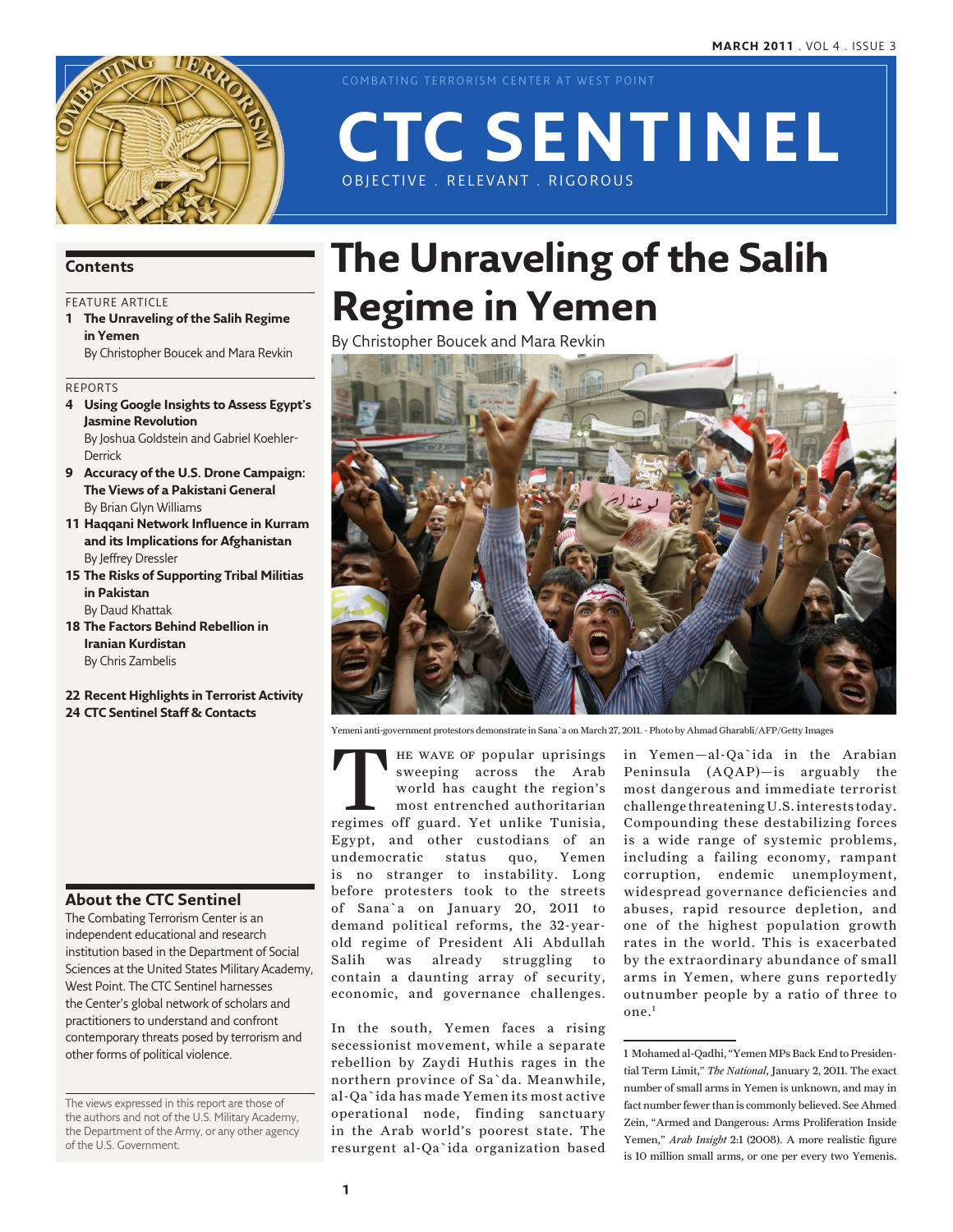Whereas neighboring Saudi Arabia and Bahrain are confronted by limited and relatively one-dimensional opposition movements, Yemen's current political crisis has been heightened by the convergence of numerous security threats, the cumulative effect of which may soon overwhelm the government in Sana`a. With government security forces already overextended by the challenge of containing mass demonstrations, AQAP is taking advantage of the opportunity to consolidate its position in Yemen by proclaiming solidarity with antigovernment protesters and intensifying its attacks on security targets.<sup>2</sup> Preventing imminent state failure in a country that is already viewed as an incubator for extremism will require policy solutions as multifaceted as the problems currently facing Yemen's government.

If the current political system is to survive, the regime will have to engage with opposition and civil society actors to reach a negotiated resolution to the country's paralyzing political crisis. Resuscitating stalled negotiations will not be easy, and Yemen's major opposition bloc—known as the Joint Meeting Parties (JMP)—has explicitly sworn off dialogue with the regime and the ruling General People's Congress (GPC) party in response to the government's recent violent crackdown on protesters. President Salih has already promised that he will not seek reelection in 2013, but additional concessions will be needed. The Yemeni regime is clearly on the ropes, and Salih's downfall could be imminent. The question now is how, and when, Salih leaves office.

## **The Downfall of a Regime**

Economic and political grievances have been festering for years in Yemen, where approximately 43% of the population subsists on less than two dollars a day and residents of the formerly independent south accuse the central government of monopolizing the country's oil revenues.<sup>3</sup> By

3 Marisa L. Porges, "Saving Yemen: Is Counterterror-

January 2011, rising frustration with government corruption and ineptitude—and exacerbated by events in Tunisia and Egypt—brought Yemen's simmering political crisis to a boil.

Shortly after the fall of the Ben Ali government in Tunisia on January 14, 2011, the Salih regime attempted to pacify the discontent with economic concessions. It sought to maintain the allegiance of the military and security forces by announcing pay raises and providing free food and gas. It addressed the concerns of civil servants by putting immediately into effect salary increases for the lowest paid civil servants originally scheduled for October 2011. It cut the national income tax by half, waived university tuition fees for currently enrolled students, and announced a scheme to help new university graduates find employment. It also reportedly increased some subsidies and introduced new price controls. Finally, it extended social welfare assistance to an additional half million families. Left unsaid, however, was how Sana`a would fund these programs.

When economic measures failed to quell the discontent, President Salih turned to political concessions on February 2. In a speech to the parliament and *shura* council—likely encouraged by the United States—he announced that he would not stand for reelection in 2013 and that his son and presumed heir, General Ahmed Ali Abdullah Salih, commander of the Republican Guard, would also not run for president. He "froze" the implementation of a recent controversial constitutional amendment eliminating term limits on the presidency. Salih also stated that regional governors would henceforth be directly elected—while little noticed, this change is important because the future of Yemeni stability will depend on greater local autonomy and a deevolution of control from the capital to the provinces. Finally, he called for the formation of a national unity government, the re-launching of the stalled National Dialogue process, and the postponement of the parliamentary elections scheduled for April to allow proper preparations.

Although the regime nominally met almost all its demands, the opposition promptly rejected the concessions, not trusting the president to keep his promises. Salih had previously pledged not to seek reelection, but had backtracked on that promise. Moreover, the 2013 date was too distant for the

**"The Yemeni regime is clearly on the ropes, and Salih's downfall could be imminent. The question now is how, and when, Salih leaves office."**

faction of protesters seeking immediate change. Initial protests were modest in size, but as Yemenis began to mimic the tactics and slogans of protesters in Cairo's Tahrir Square, crowds swelled dramatically and quickly spread from their focal point at Sana`a University to the cities of Aden, Ibb, Taiz, and remote northern provinces. Crowds that gathered in Sana`a in mid-March have been estimated to exceed 100,000 people.

While protesters explicitly demanded regime change from the earliest days of the uprising, Yemen's formal opposition—represented by the JMP parliamentary bloc—was initially hesitant to call for Salih's resignation. The JMP's demands focused on reforming the existing political process through dialogue and consultation, rather than overhauling the system altogether. The regime's reluctance to yield substantive concessions coupled with its increasingly violent crackdown on peaceful protesters eventually pushed the opposition away from the negotiating table. On February 28, the JMP flatly rejected Salih's invitation to form a national unity government. For the first time, the JMP endorsed the street protests and called for an immediate end to Salih's 32-year rule.4 The JMP hardened its stance against Salih's government on March 20, when it announced that the opposition parties would officially participate in the demonstrations. <sup>5</sup>

See Gavin Hales, "Fault Lines: Tracking Armed Violence in Yemen," Yemen Armed Violence Assessment, Small Arms Survey, May 2010.

<sup>2</sup> According to sources in Yemen, the regime has redeployed a variety of security assets to protect government and public facilities in Sana`a.

ism Enough?" *Foreign Affairs*, November 16, 2010. It is thought that the vast majority of Yemenis live on less than one dollar per day.

<sup>4</sup> Laura Kasinof, "Opposition in Yemen Supports Protesters," *New York Times*, February 28, 2011.

<sup>5</sup> Laura Kasinof and J. David Goodman, "Senior Yemeni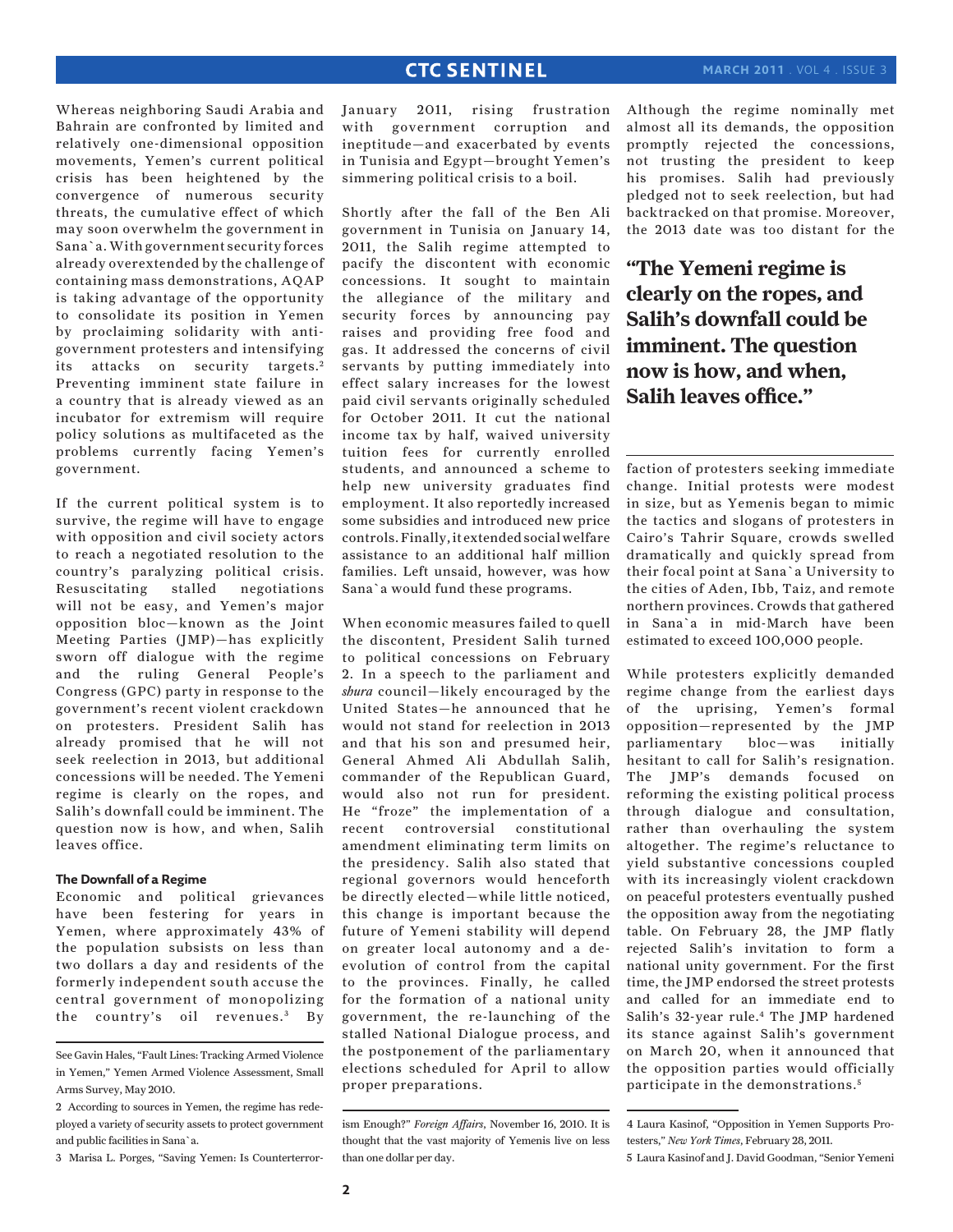## **march 2011** . Vol 4 . Issue 3

## **Violence Against Protestors Brings Regime to the Precipice**

Despite Salih's explicit assurances that his government would not use violence against protesters, as demonstrations escalated throughout the month of February police and security forces fired rubber bullets, tear gas, and eventually live ammunition at massive crowds in Sana`a and other cities. On February 25, protesters in Aden were outraged after a 17-year-old was fatally shot by police.6 In a separate incident on March 8, uniformed security forces attacked protesters with guns and bats as they were setting up tents in front of Sana`a University, killing at least one person and wounding 80 more.7 In addition to this sustained, state-sanctioned crackdown on civilian protesters, bands of armed regime loyalists—apparently acting with the tacit consent and complicity of state security forces—have attempted to suppress demonstrations with unrestrained thuggery and lethal force.

Violence escalated to unprecedented levels on March 18, when government supporters in plainclothes took up positions on rooftops near Sana`a University and began firing at tens of thousands of protesters following Friday prayers. Not only did state security forces refuse to intervene to prevent bloodshed, but they allegedly joined government loyalists in firing directly at protesters, killing at least 30 people.8 The use of lethal force galvanized the resolve of protesters and solidified the opposition's refusal to resume negotiations with the regime. The violence on March 18 changed the situation for many protesters. By late March, the opposition publicly stated that it had definitively ruled out the possibility of dialogue, accusing Salih's government of perpetrating crimes against humanity.9

Officers Call for Ouster of President," *New York Times*, March 21, 2011.

- 6 "Yemeni Fatally Shot by Police During Anti-Government Protesters," al-Arabiya, February 25, 2011.
- 7 Khaled Yacoub Oweis and Mohammed Ghobari, "Killing Hardens Opposition Resolve in Yemen," Reuters, March 9, 2011.
- 8 Laura Kasinof and Robert F. Worth, "Dozens of Protesters Are Killed in Yemen," *New York Times*, March 18, 2011. Other reports claim more than 50 were killed and over 200 wounded.

9 "Teargas Used on Yemen Protesters," Associated

Dozens of government officials and members of the ruling party's parliamentary bloc have resigned their posts in part in protest of Salih's heavyhanded response to the uprising.10 When prominent members of Yemen's two largest tribal federations, the Bakil and Hashid, publicly endorsed the antigovernment demonstrations, it appeared that some of Salih's most reliable allies were turning against him.11 Indeed, on March 21, Yemen's most powerful military commander, General Ali Mohsin al-Ahmar, announced that he was siding with the protesters. Ali Mohsen is commander of the 1<sup>st</sup> Armored Division and head of the North West Military Region.12 Additionally, roughly 20 MPs have resigned and approximately half the country's ambassadors abroad have also resigned. Protests continued on March 25, although a planned march on the presidential palace in Sana`a did not materialize.

For years, Salih skillfully exploited divisions among key constituencies to neutralize potential threats to his rule. The current unrest is destabilizing this delicate balance of power, and Salih's regime faces a serious crisis as key constituencies withdraw their support.

## **AQAP Capitalizes on Discontent**

In addition to alienating the opposition, the violent crackdown may exert a radicalizing effect on protesters, particularly in areas of the north and south where there is strong historical precedent for violent rebellions. At present, AQAP is seeking to capitalize on the growing unrest and is attempting to consolidate its influence in Yemen. Saudi national and former Guantanamo Bay detainee Ibrahim al-Rubaysh endorsed anti-government protests across the Arab world in an AQAP audio release on February 26.13

11 Oliver Holmes, "The Tribe Has Spoken: Yemen's Power Brokers Step In," *Time Magazine*, February 27, 2011. 12 "Salih and the Yemeni Succession," *Jane's Intelligence Digest*, August 28, 2008.

13 "Al-Qaeda's Offshoot in Yemen Calls for Revolt Against Arab Rulers," Associated Press, February 26, 2011. In an audio recording posted to several militant websites on February 26, former Guantanamo Bay deOne day after al-Rubaysh's recording appeared on several militant websites, the radical cleric Abdul Majid al-Zindani explicitly urged Yemenis to overthrow Salih's regime and establish an Islamic state in its place.14

Taking advantage of the unstable security situation, AQAP fighters have staged a flurry of attacks on Yemeni security forces and checkpoints in the provinces of Marib, Abyan, and Hadramawt, killing well over a dozen security personnel.<sup>15</sup> It is feared that the frequency and magnitude of these attacks will only escalate as AQAP exploits the current unrest to further challenge the Yemeni government. During the weekend of March 25-27, there were signs of increased AQAP activity in the south, including reports that the group seized an arms factory in Jaar.

## **U.S. Counterterrorism Operations in Yemen at Risk?**

President Salih's government, however flawed, has been a vital partner in U.S. counterterrorism operations in the Arabian Peninsula, and U.S. officials are understandably apprehensive about the possibility of regime change. A post-Salih government would likely be more responsive to Yemeni public opinion, including anti-American sentiment, which was substantially inflamed by a U.S. airstrike in 2009 that reportedly resulted in more than 80 civilian casualties.16

tainee and leading AQAP figure Ibrahim al-Rubaysh urged Muslims to revolt against Arab authoritarian rulers and establish governments based on Islamic law. In the 10-minute recording, al-Rubaysh applauded the overthrow of former Tunisian President Zine al-Abedine Ben Ali and harshly criticized the Saudi government for offering him sanctuary.

14 Laura Kasinoff and Scott Shane, "Powerful Cleric Urges Islamic Rule in Yemen," *New York Times*, March 1, 2011. Al-Zindani has been listed by the U.S. government as a Specially Designated Global Terrorist. Only weeks before al-Zindani had a different position, and some Yemeni sources have suggested that his switch has more to do with self-interest and his relationship with the regime, rather than a genuine change.

15 "Al Qaeda Men Shoot Down Six in Yemen," *Gulf News*, March 7, 2011; "Suspected Qaeda Gunmen Kill Four Yemen Police," Agence France-Presse, March 11, 2011; "One Soldier Killed and Three Wounded in Abyan," *Yemen Post*, March 13, 2011. Around March 7, AQAP allegedly staged three attacks in one day, marking a worrisome escalation in their attack tempo.

16 Robert Worth, "Airstrike in Yemen Said to Kill 80,"

Press, March 18, 2011.

<sup>10</sup> For a comprehensive overview of those individuals who have withdrawn their support and left the GPC, see "Updated List of Resignations," Waq al-Waq, March 20, 2011, available at www.bigthink.com/ideas/31661.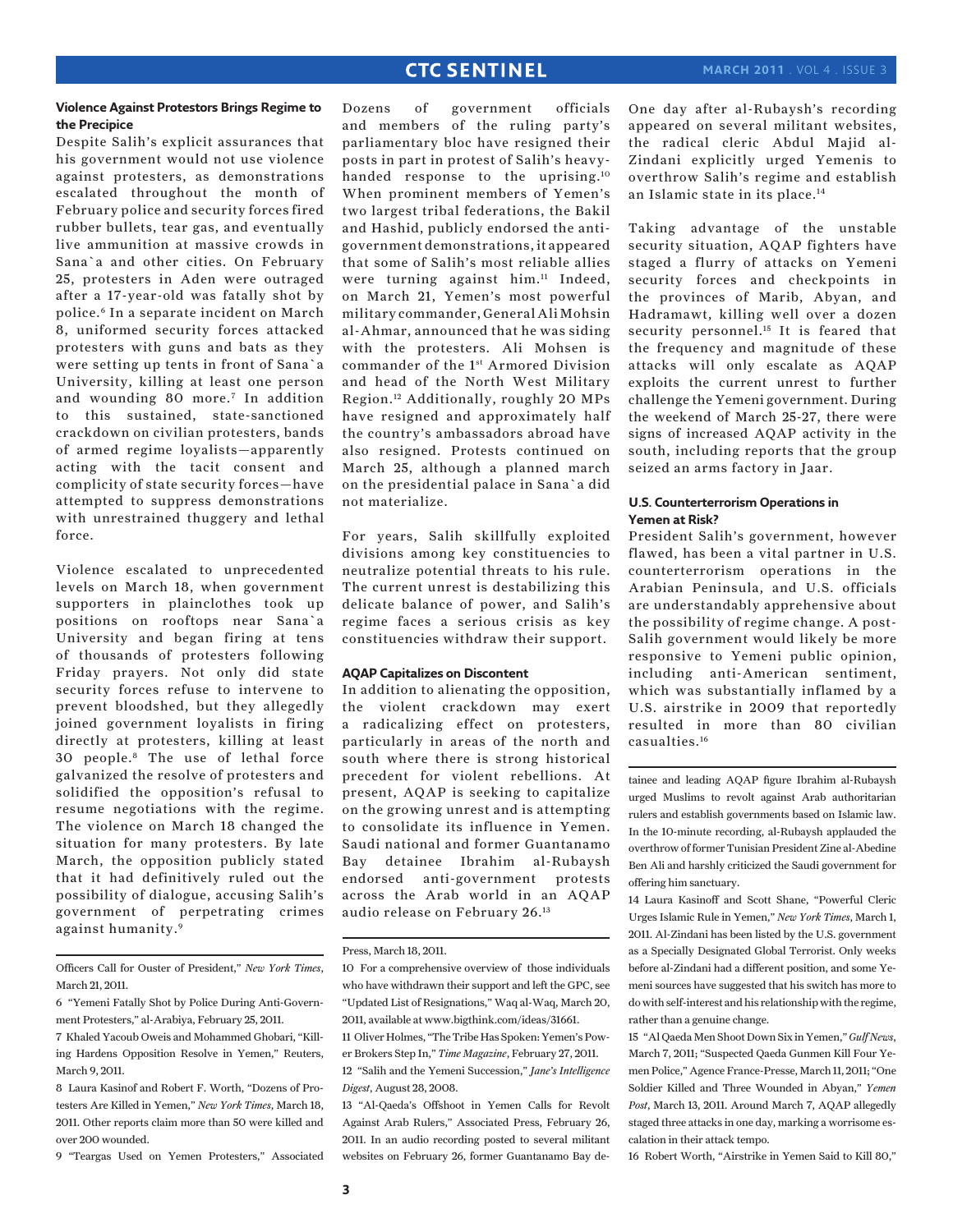The chaos of a post-Salih Yemen in which there is no managed transition may lead to conditions that could allow AQAP and other extremist elements to flourish. It is not known who would come to power after Salih were he to leave office. Moreover, it is doubtful that in such a scenario a new Yemeni government would be as accommodating to the United States and its allies on terrorism and security cooperation as the current government. While imperfect, Yemen under Salih has worked closely with Washington on counterterrorism issues, and a number of important relationships have been established.

## **Conclusion**

There is no certainty about how events in Yemen will transpire. Salih cannot rule Yemen until 2013, and the regime has acknowledged that they are seeking an orderly way to transfer power. Even though Salih's most recent position appears to backtrack on earlier pledges to step down, sources close to the regime maintain that negotiations are ongoing.

Yemen's security situation will continue to deteriorate unless a campaign of sweeping political reforms is initiated immediately. One likely scenario is a negotiated settlement by Yemen's power elites resulting in a political transition, perhaps overseen by an informal association of senior Yemeni figures. There is always the potential for conditions to deteriorate into violence, although it appears that most parties want to avoid this. The question then becomes what mechanism will be created to oversee this process—an answer that will be revealed in the coming weeks.

*Dr. Christopher Boucek is an Associate in the Middle East Program at the Carnegie Endowment for International Peace and co-editor of* Yemen on the Brink *(2010).*

*Mara Revkin is a Junior Fellow at the Carnegie Endowment for International Peace and a former Fulbright Fellow to Oman from 2009 to 2010.*

*New York Times*, September 17, 2009.

# **Using Google Insights to Assess Egypt's Jasmine Revolution**

By Joshua Goldstein and Gabriel Koehler-Derrick

AFTER THE FALL of Egyptian President Hosni Mubarak, numerous commentators identified the prevalence of the Arabic chant "*al-sha`b yurid isqat al-nizam*" (the people demand that the regime be overthrown) in protests ranging from Morocco to Bahrain.1 Scholars and journalists are on firm ground when they assert that the prevalence of this chant across the region is indicative of, in the words of Rashid Khalidi, "eminently reasonable demands for freedom, dignity, social justice, accountability, the rule of law, and democracy" across the Middle East and North Africa.<sup>2</sup> Opinion is far more divided, however, on what the future holds for countries such as Egypt and Tunisia where the old regime has fallen.

Identifying likely outcomes in fastpaced and dynamic situations like the unrest currently gripping the Middle East is always difficult. "Leaderless" revolutions, such as those in Egypt and Tunisia, are often particularly problematic because conventional tools of intelligence are of limited use: a satellite can estimate a crowd size, but it does not help to identify the ideas that will inspire and sustain protestors. Even high placed human intelligence sources may lack certainty as to who the political actors are that matter among the masses of demonstrators.

This article explores the use of a powerful tool of open source data analysis, Google Insights for Search, which offers unique advantages for gaining insight into these mass movements, and the ideas, thought leaders, and personalities driving revolution. The article applies Google Insights to the recent revolution in Egypt, showing how the tool allows analysts to gain intellectual purchase on three different facets of this

"Jasmine" revolution, namely: the role of religion in post-revolutionary Egypt, the Muslim Brotherhood, and an electronic straw poll of likely presidential candidates.

#### **Why Google Insights?**

One of the central challenges to assessing the likely outcome of a mass social movement as witnessed in Egypt is that researchers lack tools for understanding the impact of the ideas and thought leaders sustaining the social unrest. This problem is exacerbated by the fast pace of events and their unprecedented nature (the very facets that make them so important) because both factors limit the degree to which observers can rely on history to predict what the future holds. Furthermore, because these are mass movements, journalistic anecdotes or intelligence from individual sources may be misleading or a poor tool for intuiting what the masses want, and how much they want it. In this particularly challenging research environment, tools that quickly survey a large cross section of the Egyptian population should be of enormous interest to social scientists.

Google Insights is a free service and allows researchers to conduct nearinstant analysis of the search terms typed into Google's search engine.<sup>3</sup> While the search results of this new tool need to be more comprehensively tested and the robustness of its findings are open to discussion, an assessment of 30 days of searches from January 25, 2011 until February 22, 2011 provides some counterintuitive conclusions that are explored in more detail below.4

<sup>1</sup> The authors would like to thank Nelly Lahoud, Arie Perliger and Steven Brooke who all provided substantive feedback and comments.

<sup>2</sup> Rashid Khalidi, "Reflections on the Revolutions in Tunisia and Egypt," *Foreign Policy*, February 24, 2011.

<sup>3</sup> Yahoo Clues currently only offers data on U.S. searches. Bing's "social" is a comparable tool but follows social media sites Twitter and Facebook, not overall search trends. Bing also does not allow users to filter results by country.

<sup>4</sup> All analysis was conducted exclusively on searches in Egypt, using Arabic script except where noted. According to Alexa (a website that measures traffic), google.com. eg is the second most popular website in Egypt. Google. com is the fourth. It is important to note that the Egyptian government severed internet access in the country from January 25 to February 1-2. During that time period, no data could be collected.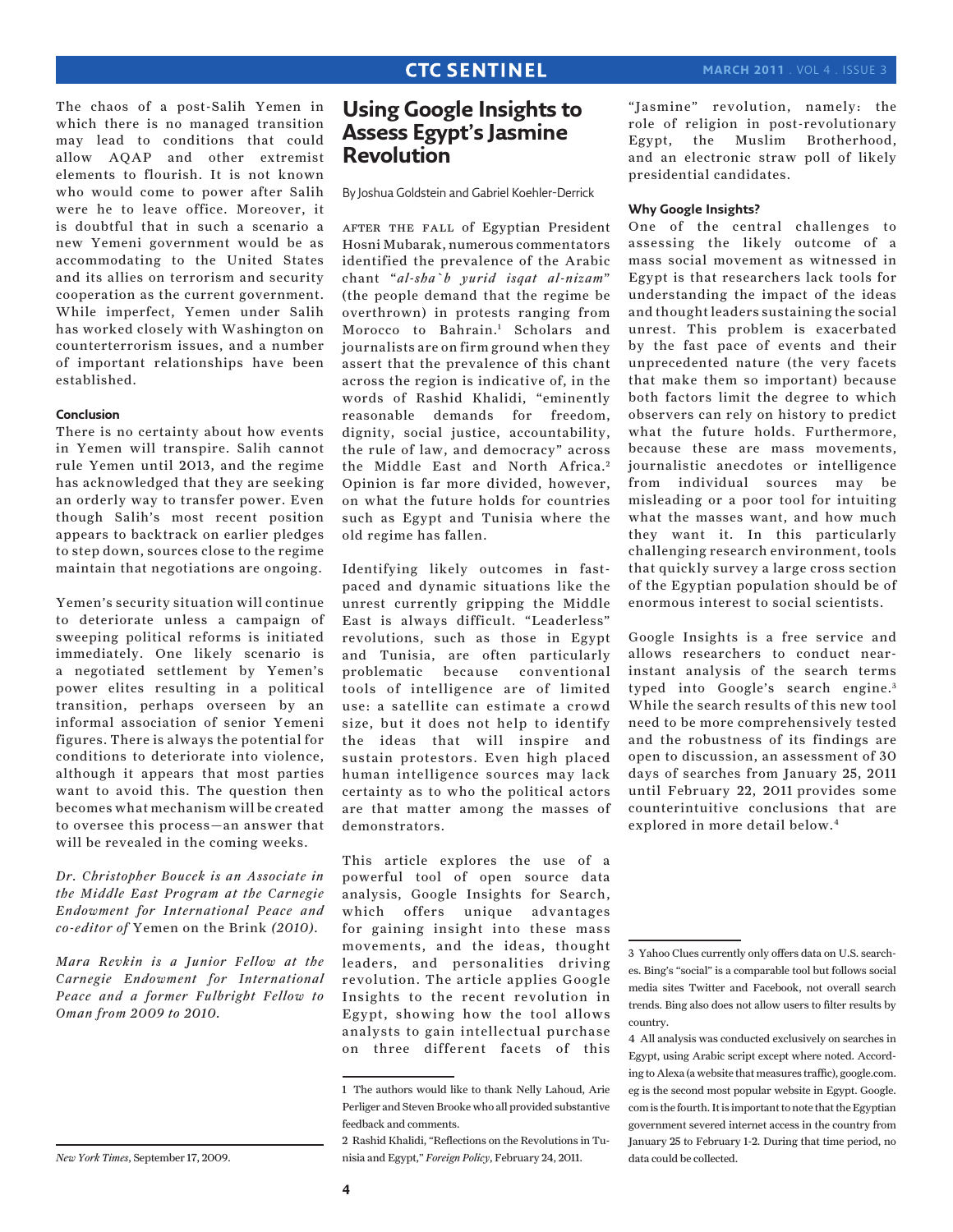#### **Traditional Measures of Public Attentiveness**

Why are internet searches relevant? What additional insight does this tool provide researchers to developments on the ground in Egypt? To answer these questions, it is essential to understand what Google Insights can and cannot measure and compare its strengths and weaknesses to conventional tools for taking the social temperature in Egypt.

It is important to note that Google Insights is different from a public opinion poll. While public opinion polls measure aggregate attitudes, Google Insights helps better understand public "attention." This is defined by Jens Newig in his study of environmental regulation as "the scarce resources time and others—that citizens willingly dedicate towards thinking about publicly debated issues."<sup>5</sup> This concept is frequently measured as a "relative intensity (resource employment per unit time) or as a ratio (resource employment dedicated to one issue as compared to another issue competing for attention)."6 Crucially, because Google Insights measures change over time and has a lag of only 48 hours, it provides a constantly updating view of developments on the ground.

To estimate public attention, researchers traditionally utilize two tools: public opinion polls and media analysis. Public opinion polls ask respondents about their "most important problem," with responses aggregated, normalized and displayed against a number of predetermined issues. This approach faces a host of problems exacerbated by the social upheaval sweeping the region, including high cost and difficulty of repeated polling. In an alternative method, media coverage-based approach, researchers code news stories as a proxy for public attentiveness and standardize two issues against one another. The problem with this approach is that it is difficult to estimate both the impact of the media and the direction of causality between public attention and media.<sup>7</sup>

#### **Measuring Public Attentiveness**

Google, the dominant global search engine, provides real-time insight into individual "attentiveness," but on a massive scale. This "database of intentions" has recently provided new opportunities for research across a range of different fields. Most notably, search data has helped scientists predict outbreaks of influenza,<sup>8</sup> economists predict changes in car, home sales and unemployment levels,<sup>9</sup> and sociologists predict consumer behavior such as attending movies or purchasing movies or video games.10 Search results are particularly appealing during moments of great upheaval (as long as the internet stays operational) because they can suggest results in near real-time at minimal cost compared to existing survey methodologies.

Google Insights allows users to compare interest in up to five terms over time. Results, sorted by time frame and location, are normalized, scaled and returned on a graph, which can be downloaded in a comma separated values (CSV) file for further analysis. Testing for convergent validity using vector auto-regression and correlation analysis, Ripberger compares Google Insights with a *New York Times*based media attention measure and finds strong positive and statistically significant correlation coefficients for a variety of terms such as global warming, health care and terrorism.<sup>11</sup>

#### **Challenges to Validity**

There are at least four significant challenges to using Google Insights to measure and identify the forces animating Egyptian internet searches and perhaps more broadly Egyptian society.

First, using internet search leads to a selection bias. While internet access is not universal in Egypt (and indeed there is great variation in internet access throughout the Middle East), this may not be a challenge in the long run if internet access continues its impressive growth.<sup>12</sup> Furthermore, it is not necessary to wait for near universal accessibility if the population of interest is young people, who were widely credited with being the driving force behind the revolution and who

**"The findings from this study cut against the characterization of the Brotherhood as a behemoth among a disorganized opposition and bolsters a far more cautionary tone on the group's capacities and influence expressed by experts who have extensively studied the group."**

also have higher levels of connectivity.13 While there is little reason to believe that certain segments of Egyptian society prefer Google's search engine to other options, there is some risk of an echo chamber effect if there is no diversity (particularly political) in the demographic of Google search users.

Second, Google Insights only allows normalized data, so it is not clear how large the raw numbers of each search term are. While this can be mitigated somewhat by experimenting with different cross category searches, the findings may have little validity if the overall number of search terms is quite small. This is a major concern, but one that can be mitigated by additional experimentation and drawing on additional sources of data, particularly site traffic.

<sup>5</sup> Jens Newig, "Public Attention, Political Action: The Example of Environmental Regulation," *Rationality and Society* 16:2 (2004).

<sup>6</sup> Joseph Ripberger, "Capturing Curiosity: Using Internet Search Trends to Measure Public Awareness," *Policy Studies Journal* (forthcoming).

<sup>7</sup> Stuart N. Soroka, "Issue Attributes and Agenda-Setting by Media, the Public, and Policymakers in Canada," *In-*

*ternational Journal of Public Opinion Research* 14:3 (2002). 8 Jeremy Ginsberg et al., "Detecting Influenza Epidemics Using Search Engine Query Data," *Nature* 457 (2009). 9 Nikolaos Askitas and Klaus Zimmermann, "Google Econometrics and Unemployment Forecasting," *Applied Economics Quarterly* 55:2 (2009).

<sup>10</sup> Sharad Goel et al., "Predicting Consumer Behavior with Web Search," *Proceedings of the National Academy of Sciences in the United States of America* 107:41 (2010). 11 Ripberger.

<sup>12</sup> Internet access and use has dramatically increased during the past five years in Egypt. For statistics, see http://data.un.org/Data.aspx?q=egypt&d=ITU&f=ind1C ode%3aI99H%3bcountryCode%3aEGY.

<sup>13</sup> A 2008 study by the Egyptian government provides some basic data on typical internet users in Egypt. For details, see "The Future of Internet Economy in Egypt," Egyptian Ministry of Communications and Information Technology, 2008.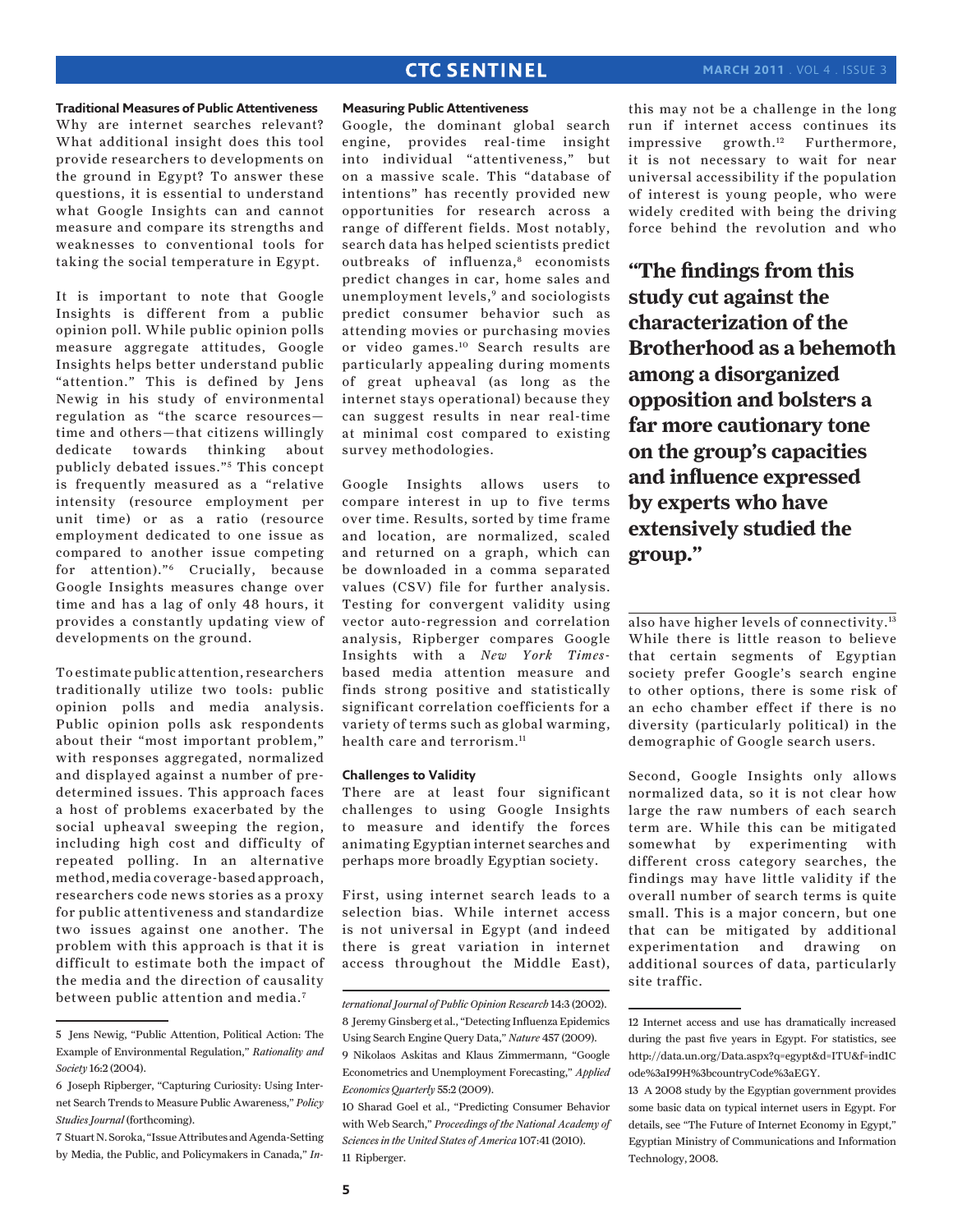Third, the information about the intention behind the search—such as whether a person is searching for a political party for a class research project, out of curiosity or because of an interest in joining the party—is not known. It is important to stress the distinction between attentiveness and opinion. In their paper on consumer behavior, Goel et al. found a "wide variability in the predictive power of search…and substantial differences in the relative value of search data compared to alternative sources."14 This is a key point to consider and should serve as caution for other researchers never to rely on Google Insights alone in their own research.

Fourth, in some countries individuals may be cautious about openly searching for texts or videos of opposition figures, particularly in countries where there is a high degree of government internet monitoring. Tunisia (until recently) stood out among Arab countries as an example. This is much less of a concern in the period of this study because of the collapse of internal security services in Egypt and because most of the searches examined were not in any way illegal. There is little reason to think, therefore, that Egyptians were deterred in what they searched for in the 30-day period of this study.

While all of these challenges show the limitations of using Google Insights exclusively to draw conclusions about Egypt's future, with a firm understanding of the distinction between attentiveness and public opinion the authors feel that using this tool has identified some major insights into the ideas, thought leaders, and issues animating Egypt during this crucial period.

#### **Religious Leaders**

One major concern that is essential for understanding the implications of Egypt's revolution is trying to determine the role religion will play in a post-Mubarak Egypt. This is a complicated question to answer because prominent religious leaders (particularly the shaykh of al-Azhar University, the epicenter of Sunni religious education) have long been viewed as

tied to the political establishment.15 This meant that the most important independent Egyptian religious figures (until the revolution) resided outside of the country. Two prominent religious figures have returned home since the uprising: Amr Khaled, a young, charismatic televangelist, and

**"Moussa is clearly the opposition leader who people are most interested in and his search results lend support to reporting that he is currently a frontrunner for the presidency."**

Shaykh Yusuf al-Qaradawi, a television personality with his own show on al-Jazira and a popular and far more conservative religious authority. Perhaps not surprisingly given the preponderance of younger Egyptians on the net, a comparison of searches for these two religious figures shows unequivocally Khaled's predominance online.

To determine whether this method is valid there must be some evidence that Google Insights is actually measuring ground truth in Egypt—in other words, that daily events in Egypt are impacting overall search levels. A number of tests confirm that Google searches are reflecting interest in these two popular religious figures in Egypt. For example, a sharp spike in searches for the prominent conservative cleric Yusuf al-Qaradawi on February 18 is undoubtedly a reflection of his first public sermon in Tahrir Square, watched by millions of Egyptians and largely interpreted by commentators as a sign of his prominence and even preeminent position among religious scholars in Egypt.16 While al-Qaradawi

is undoubtedly an influential figure, examination of search data from January 25 to February 22 demonstrates that his influence is not particularly significant on the internet and searches for Islamonline (in Arabic script and English), a site associated with al-Qaradawi, were also flat.

Instead, it is the young, charismatic preacher Amr Khaled who currently dominates the Egyptian internet. Confirming research by the *Washington Post* on Facebook activity after the revolution,<sup>17</sup> Khaled is undoubtedly the most popular religious figure on the internet in Egypt. In the roughly 30 days of this study, Khaled had five times more searches for his name in Arabic script than al-Qaradawi. Such was the surge of attentiveness to Khaled that he actually surpassed searches for the Lebanese pop star Nancy Ajram—a result that suggests the genuine and intense amount of attention Khaled's charismatic and youth-oriented religious message is generating in the post-revolutionary period.18

## **The Muslim Brotherhood**

As demonstrations swelled across the country, numerous articles speculated about what role the Muslim Brotherhood would play in Egypt's future.19 Particularly given the Brotherhood's lengthy experience in opposition, its legions of supporters and established leadership, most authors presumed that the Muslim Brotherhood would be the most significant and influential party in the Egyptian opposition.<sup>20</sup> Because of the Brotherhood's history of violence in the 1950s and 1960s and emphasis that Egypt should be governed by Shari`a (Islamic law), some authors viewed an Egypt dominated

<sup>15</sup> Searches for Shaykh Tantawi, the long-standing leader of al-Azhar, show no significant activity except for a spike in searches in the month of his death in March 2010. There were limited searches for the grand imam of al-Azhar, Ahmed al-Tayib, in the 30-day period of this study.

<sup>16</sup> David D. Kirkpatrick, "After Long Exile, Sunni Cleric Takes Role in Egypt," *New York Times*, February 16, 2011.

<sup>17 &</sup>quot;A Social Foothold in Egypt," *Washington Post*, February 3, 2011.

<sup>18</sup> Amena Bakr, "Major Muslim TV Preacher Amr Khaled Heads for Cairo," Reuters, January 28, 2011. In Khaled's case, his search results were almost certainly boosted by his return to Egypt on January 28 (in the midst of the internet blackout) and his revelation that he was kept from publicly preaching in Egypt by the Mubarak regime.

<sup>19</sup> Nathan J. Brown, "Will Slow and Steady Win the Race?" *Foreign Policy*, February 28, 2011.

<sup>20</sup> David D. Kirkpatrick and J. David Goodman, "Muslim Brotherhood in Egypt to be Political Party," *New York Times*, February 15, 2011; Richard Allen Greene, "Egypt's Muslim Brotherhood: A Force to be Feared?" CNN, January 31, 2011.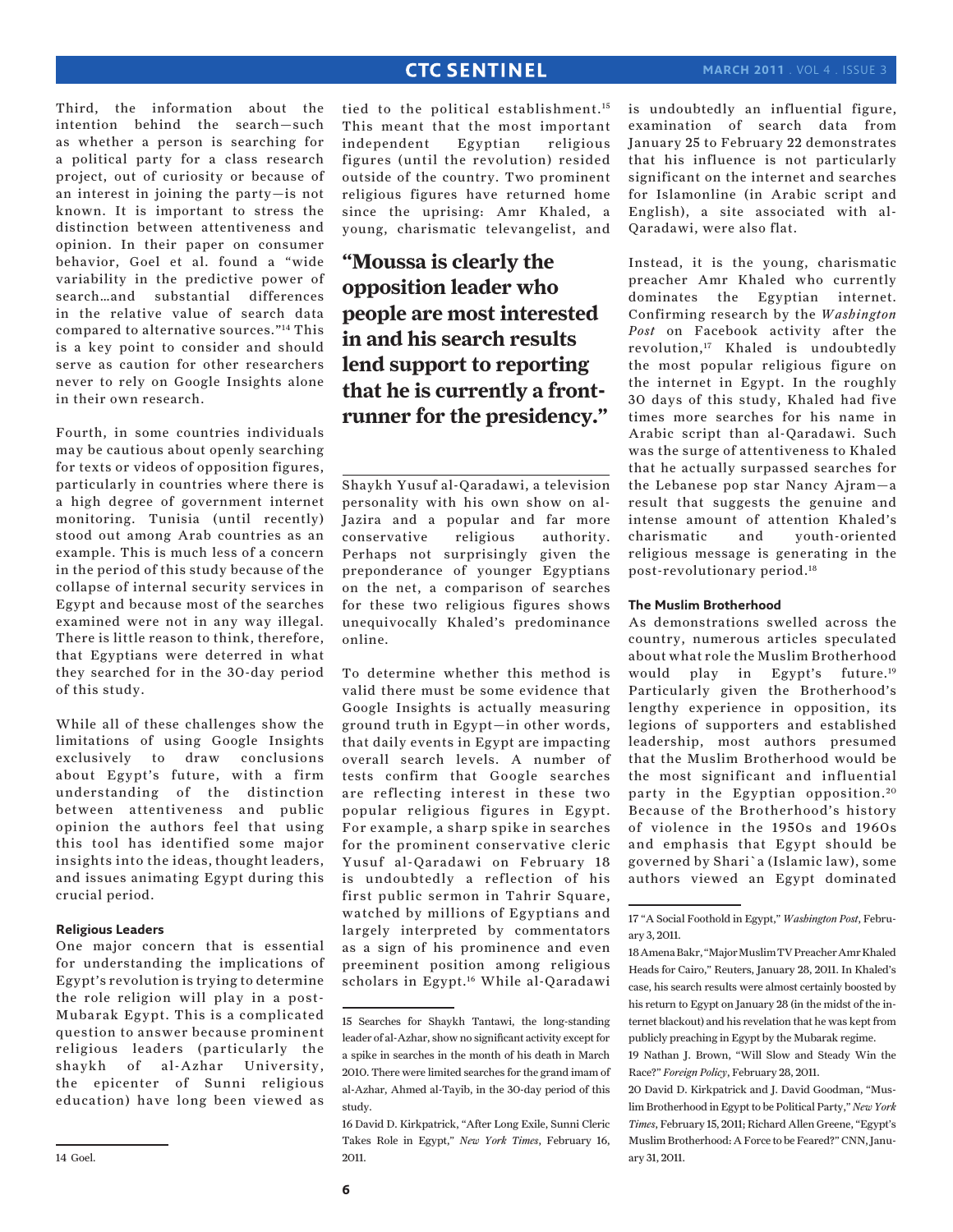by the Brotherhood as diametrically opposed to the interests of the United States as well as Israel.<sup>21</sup>

While the Muslim Brotherhood is an experienced and important force in Egypt's political opposition, there is little evidence to suggest that the group's ideas and agenda are attracting significant attention online in Egypt. This finding should be tempered by the knowledge that the Brotherhood has long had access to newspapers and television, and therefore the internet is only part of how the group spreads its message.<sup>22</sup> A further factor may be that unlike other opposition groups, the Brotherhood, because of its identifiable hierarchy and existing infrastructure, actually has resources to lose if it makes a strategic error, and therefore is taking a cautious approach until political upheaval subsides. In the words of one long-time observer of the Muslim Brotherhood, "The group has very long time horizons and remains committed to a long-term goal of bottom up social change."<sup>23</sup> In an era of suddenly wideopen political possibilities, however, the Brotherhood's innate conservatism may be working against it (at least online) as Egyptians look for new political leaders and parties. <sup>24</sup>

The findings from this study cut against the characterization of the Brotherhood as a behemoth among a disorganized opposition and bolsters a far more cautionary tone on the group's capacities and influence expressed by experts who have extensively studied the group.<sup>25</sup>

25 Lorenzo Vidino, "Five Myths About the Muslim Brotherhood," *Washington Post*, March 4, 2011; Steven Brooke and Shadi Hamid, "The Muslim Brotherhood's Role in The recent news that a younger cohort of Brotherhood members, many of whom were the first to join the protests (against the wishes of more senior party members), are now openly discussing forming their own political party could provide an opportunity for future analysis about the impact of this generational rift online.<sup>27</sup> The Brotherhood may also lose supporters to the breakaway Wasat Party, founded by former Brotherhood member Abu al-`Ila Madi, which received a notable spike in searches on February 19 when it was recognized as the first official religious party in post-revolutionary Egypt.

Finally, contrary to speculation that the Brotherhood would receive a boost by delegating former International Atomic Energy Agency (IAEA) head Mohammed ElBaradei to lead negotiations with the government and his robust defense of the right of the Muslim Brotherhood to contest elections, ElBaradei did not figure prominently in online searches of opposition figures. A comparison of searches for the leading opposition figures including Mohammed ElBaradei, Ayman Nour, and Amr Moussa shows Moussa fast outpacing other rivals. 28 While ElBaradei generated more searches than opposition figure Ayman Nour, he was outclassed by the current head of the Arab League, Amr Moussa, by a ratio of 5:1. 29 This is a real testament to the success of the strategy employed by the Mubarak government to get the charismatic Moussa out of the public eye by relegating him to the Arab League. Yet with the Mubarak regime gone, Moussa is clearly the opposition leader who people are most interested in and his search results lend support to reporting that he is currently a frontrunner for the presidency. <sup>30</sup>

Separately, the significant increase in attentiveness to well-known figures such as Amr Moussa was absolutely dwarfed by searches for two individuals who were virtually unknown less than a year ago: Khalid Said and Wael Ghonim. Searches for Khalid Said, a young man allegedly killed by police officers in Alexandria in 2010, and Wael Ghonim, a Google marketing executive who founded a Facebook page commemorating Khalid (We are All Khaled Said) and was detained for a period of 12 days by government security officials, were both "breakout" searches for the period of study.<sup>31</sup> While there is evidence that searches for these two individuals may be trailing off, they were the most popular of the search terms tested and demonstrate two key points: Egyptians do turn to Google's search engine to find out more about the personalities and figures that they hear about in the news, and the surge in searches demonstrates the internet's power in Egypt as an increasingly important alternative source of information, even in a country saturated with satellite channels and a raucous free press.

<sup>21</sup> Sallai Meridor, "What Israel Fears in Egypt," *Washington Post*, February 9, 2011.

<sup>22</sup> Personal interview, Steven Brooke, February 20, 2008.

<sup>23</sup> Ibid.

<sup>24</sup> The results of the overwhelming approval of the amendments to the constitution in late March might call into question this assessment. Numerous commentators credited the Brotherhood with the approval because of the significant push urging its followers to vote "yes" on the amendments. That being said, the "yes/no" nature of the referendum and the variety of competing rationales for voting either way make it difficult to interpret the Brotherhood's overall impact. Searches for "Constitutional Amendments" for the period of March 16 to March 20 were well below searches for "Japan" and "Libya" (in Arabic script).

While the Muslim Brotherhood may be powerful on the ground, its virtual presence is not generating significant levels of attentiveness. Searches for prominent leaders of the Brotherhood including spokesmen Essam el-Errian and Abdel Moneim Abou el-Fotouh, Supreme Guide Mohammed Badie, former Supreme Guide Muhammad Mahdi Akif, and other leaders including lawyer Sobhi Salih and former MP Mohammed al-Baltagi—did not return enough results for Google Insights<br>to graph.<sup>26</sup> Additional searches to graph.<sup>26</sup> Additional searches for "the brotherhood" in Arabic and "ikhwanonline" (the Muslim Brotherhood's main website) showed only modest results after the Egyptian government restored the internet on February 1.

the Egyptian Revolution," *CTC Sentinel* 4:2 (2011).

<sup>26</sup> Because of the weakness of political parties under the Mubarak government, searches for political parties (with the exception of the Brotherhood) turn up far fewer results than prominent individuals.

<sup>27</sup> Issandr El Amrani, "Egypt and Tunisia's Unfinished Revolutions," *Time Magazine*, March 6, 2011.

<sup>28</sup> Nobel laureate Ahmed Zewail and Tariq Bishri, the historian and legal scholar in charge of the Constitutional Reform Committee, were also included in this test but returned few results.

<sup>29</sup> This supports polling results from a Pechter Middle East phone poll cited by The Washington Institute for Near East Policy taken from February 5-8, 2011.

<sup>30</sup> Amr Moussa's prominent role in the Arab League leading the discussion of a "No Fly Zone" in Libya means that this gap in attentiveness has only increased in late March.

<sup>31</sup> According to Google, this indicates growth greater than 5,000%.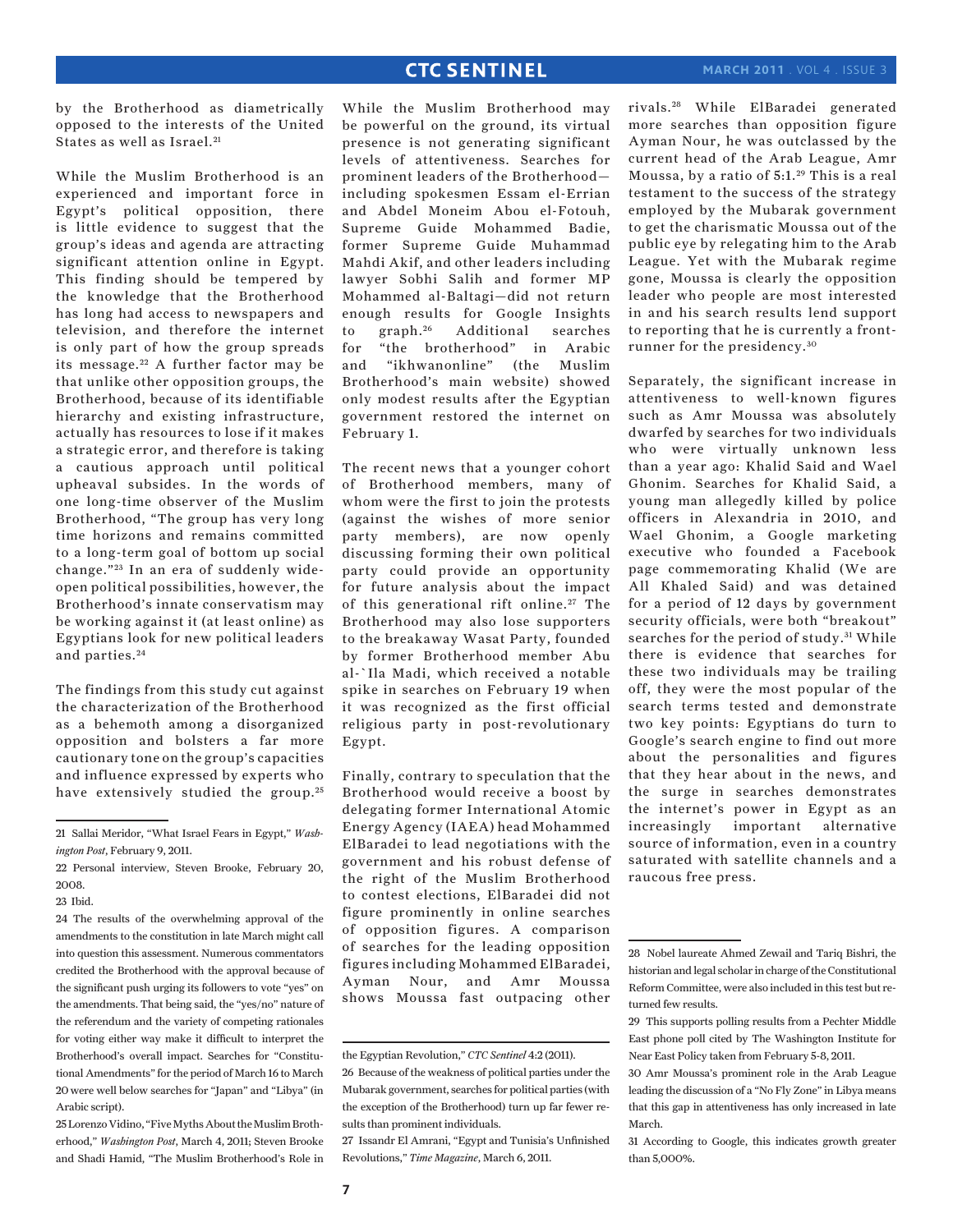#### **Avenues for Future Investigation**

As with all major shifts in foreign affairs, opinion among experts seems to be polarized into two main camps around the question of "whither Egypt?" In the first camp are the optimists: those who view the fall of the Mubarak regime as a Berlin Wall type event, nothing less than a sea change in the politics of the region. These authorities view Egypt's peaceful revolution as part of a broader "Arab Spring" and note that political change has irreversibly arrived in the region.<sup>32</sup> Even the most hardened dictators such as Libya's Mu`ammar Qadhafi and Yemen's Ali Abdullah Salih have been put on notice. These same authors note that Egypt's Muslim Brotherhood and the conservative al-Nahda party in Tunisia have played only a minor role in the revolutions in those two countries and big ideas such as *hurriyya* (freedom) and *dimuqratiyya* (democracy) are the watchwords of the young and jubilant protestors in Tunis and Cairo, not Muslim Brotherhood slogans, much less the jihad called for by al-Qa`ida.

At the other end of the spectrum are those experts who tend to deemphasize the significance of the *ancien regimes'* fall from power. These skeptics of the "Arab Spring" thesis note that in Egypt the military is still in charge, the government consists mainly of Mubarak appointees, and Egyptians are unlikely to remain enamored with democracy when faced with rising food prices and continuing political instability—only able to resort to weak, fractionalized opposition parties with little power to address Egypt's pressing political problems. 33 This more cautious camp tends to accept as fact that the Muslim Brotherhood is the best organized and most popular opposition movement, that Egyptian military officers enjoy economic and political benefits that they are unlikely to give up easily, and that jihadists such as Ayman al-Zawahiri and Atiyah Abdul al-Rahman are undoubtedly recalculating their communications strategy to take maximum advantage of the political opportunity provided for them by this new and uncertain future. <sup>34</sup>

Numerous scholars have written about how hard it is to predict the type of unprecedented events like the Tunisian and Egyptian revolutions. <sup>35</sup> Those who have studied this issue from the perspective of the intelligence community (who are often the first to be excoriated for failing to "predict" these events) note that events of this magnitude are often missed because analysts rely far too much on history as the guide to what the future holds. Particularly when looking at events that are literally unprecedented, history's predictive power is considerably reduced.

A second issue of concern is the so-called "signal to noise." This is the problem of identifying insightful and relevant data points (signal) from a sea of information (noise). This process typically occurs only after the revolution, war, or terrorist attack has taken place, with the U.S. Congress or the media holding intelligence officials' collective feet to the fire for not predicting with enough accuracy that the Japanese would attack Pearl Harbor or that the shah would fall in Iran. The problem is that information viewed retroactively always points far more definitively to a decisive outcome than in the days before the incident actually occurs.

This longstanding debate on "intelligence failure" does not even touch the fraught problem of what to do about the immediate future. While critics are pressing the intelligence community about how they "missed" Egypt, these same experts are undoubtedly struggling to provide relevant insights into how developments will unfold now that the protestors have ousted the dictator and the cloak and dagger politics of the post-revolution are in full swing. Will religious fundamentalism grow in Egypt? Will the Muslim Brotherhood dominate a fractured and ineffectual opposition? Now that the hated security apparatus is on the defensive, will jihadists have the opportunity to regroup?

These are daunting, but crucial questions. Research using preliminary experimentation with Google's Insight for Search service supplemented with extensive discussions with regional experts and methodological testing has provided some interesting and counterintuitive results about the ideas and personalities currently shaping Egypt's future. While there are still numerous methodological challenges to this approach, Google Insights presents real promise as a new tool for overcoming some old and enduring challenges as researchers and academics try to address the all important question: "whither Egypt?"

*Joshua Goldstein is a technology consultant and Ph.D. candidate at Princeton's Woodrow Wilson School studying the links between telecommunications, nonstate threats and democratization. He has worked extensively in East Africa, most recently leading the State Department's Apps4Africa competition. While completing his master's degree at The Fletcher School, he conducted research with Google's Public Policy team and Harvard's Berkman Center for Internet & Society. His work has appeared in Princeton's* Journal of Public and International Affairs*,*  The Fletcher Forum of World Affairs*, Harvard's Berkman Center for Internet & Society Working Paper Series and other publications.*

*Gabriel Koehler-Derrick is an Associate at the Combating Terrorism Center and an instructor at the U.S. Military Academy, West Point. Mr. Koehler-Derrick holds an M.A. in International Affairs from Columbia University's School of International and Public Affairs and a B.A. in International Relations from Tufts University.*

<sup>32</sup> Roger Cohen, "From Oklahoma to Tobruk," *New York Times*, February 24, 2011.

<sup>33</sup> George Friedman, "Egypt: The Distance between Enthusiasm and Reality," Stratfor, February 14, 2011. 34 Michael Scheuer, "Why the Middle East Revolts Will

Help al-Qaeda," *Washington Post*, March 4, 2011. 35 "Why Didn't the U.S. Foresee the Arab Revolts?" *New York Times*, February 24, 2011.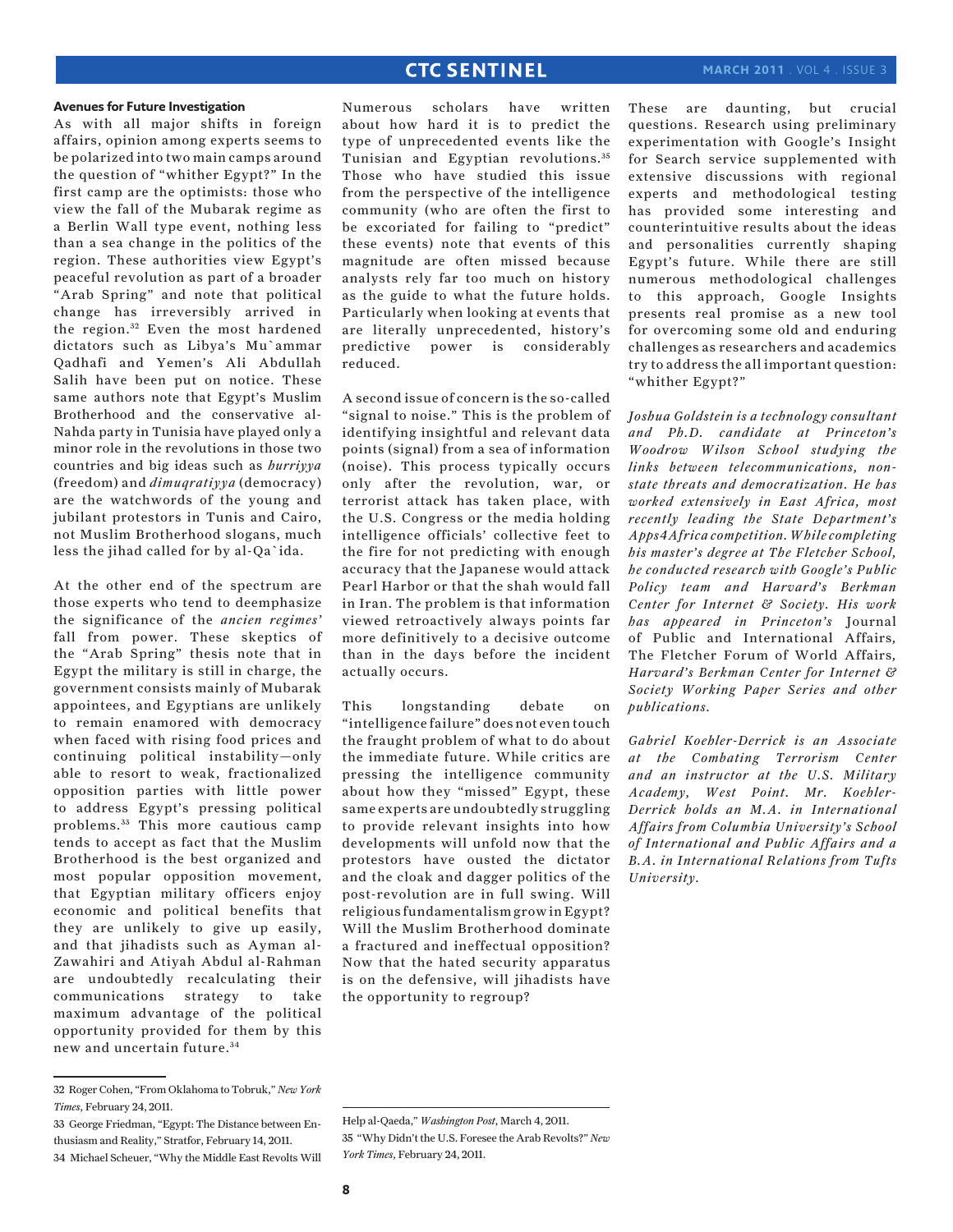# **Accuracy of the U.S. Drone Campaign: The Views of a Pakistani General**

By Brian Glyn Williams

one of the most contentious issues related to the Central Intelligence Agency's drone campaign in Pakistan is the estimated number of civilians killed by these strikes. Those against drone strikes in Pakistan argue that the attacks kill a disproportionate number of civilians. Others, however, argue that the number of civilian casualties is small, and that the operations have led to the deaths of many senior Taliban and al-Qa`ida leaders. Finding evidence to confirm either argument has proved difficult. Journalists rarely enter the tribal areas where the strikes occur, so analysts are left to rely on government statements when trying to assess militant and civilian casualties.

Recently, however, the Pakistani general in command of forces in the embattled North Waziristan tribal agency told reporters that "a majority of those eliminated [in drone strikes] are terrorists, including foreign terrorist elements." Until this statement, the Pakistani military and government had not confronted the perception created by Pakistani media and anti-U.S. politicians that U.S. drones target, almost exclusively, civilians. This article explains the significance of the general's comments, which should serve to temper what appear to be broad misconceptions about the accuracy of the U.S. drone campaign.

### **Negative Views on Drones in Pakistan**

Typical of the negative view on drone strikes in Pakistan are the recent words of Maulvana Sami ul-Haq of Jamiat Ulama-i-Islam (the Community of Islamic Scholars), a Pakistani Islamist party. On March 8, 2011, Sami ul-Haq said in a conference in Lahore that U.S. drone strikes kill "dozens of innocent people daily."1 Muhammad Ahmed of the popular Buzz Pakistan website similarly wrote that the "USA did more than 100 Drone attacks in Pakistan in the past 3 years, if you read news about these drone attack you will see that in

these drone attack only 1% terrorists was killed and other 99% people who died in these attack was innocent civilians of Pakistan. 75% of them were 10 to 15 year old teenagers." 2 The *Pakistan Observer* reported, "The US drones or the predator planes which have been on the killing spree in Pakistan's northern belt since August 2008 and have so far killed over fourteen hundreds people with the big majority as the innocent civilians (as admitted by the international watch  $\log s$ )." $3$ 

On the ground in Pakistan, accounts suggest that civilians believe the conventional wisdom that the drones are indeed uniquely adept at killing civilians and missing their actual terrorist targets.4 Such perceptions are fed by Pakistani journalists, 67% of whom consider drone strikes in and of themselves to be "terrorist acts" on par with suicide bombings.<sup>5</sup> Pakistanis are clearly influenced by media reports, such as Amir Mir's April 2009 story in the Pakistani newspaper *The News International*, where he claimed that U.S. drone strikes killed 687 civilians yet only 14 al-Qa`ida leaders between January 14, 2006 and April 8, 2009.<sup>6</sup> The newspaper reported that this translated to over 50 civilians killed for every slain al-Qa`ida member. Mir cited private "figures compiled by the Pakistani authorities" in his article.

In January 2010, another Pakistani daily described an increased death toll for the year 2009 and claimed, "Of the 44 Predator strikes carried out by U.S. drones in the tribal areas of Pakistan

5 "Fallout of the Davis Case," *Dawn*, February 21, 2011. 6 "60 Drone Hits Kill 14 al-Qaeda men, 687 Civilians," *The News International*, April 10, 2009.

over the past 12 months, only five were able to hit their actual targets, killing five key al-Qaeda and Taliban leaders, but at the cost of over 700 innocent civilians…for each al-Qaeda and Taliban terrorist killed by the American drones, 140 civilian Pakistanis also had to die."7

Such reports have been, on occasion, uncritically picked up and passed off as fact by Westerners. In May 2009, David Kilcullen and Andrew Exum published an opinion piece in the *New York Times* which claimed that "press reports suggest that over the last three years drone strikes have killed about 14 terrorist leaders. But, according to Pakistani sources, they have also killed some 700 civilians. This is 50 civilians for every militant killed, a hit rate of 2 percent—hardly 'precision.'"8

#### **Civilian Casualties Exaggerated?**

In all of the above cases, those citing high civilian casualties have not explained their methodology for accumulating data, and they have only pointed to confidential Pakistani government statements. Yet a careful analysis of the Pakistani media's own accounts of drone strikes reveals a striking contradiction. In most specific cases when a drone strike occurs, Pakistani sources describe the majority of victims as "militants," not "civilians." A case-bycase analysis of Pakistani and Western reports of drone strikes by this author and two colleagues at the University of Massachusetts Dartmouth found that a mere 5% of the victims of drone strikes were described as "civilians" in press accounts.9 A study by Peter Bergen and Katherine Tiedemann at the New America Foundation similarly found that in 2010 approximately 6% of those killed in drone strikes were listed as "civilians" in media reports.10 Research completed by *The Long War Journal* on drone strikes from 2004-2011 indicates that approximately 108 civilians were killed

<sup>1 &</sup>quot;Sami for Greater Alliance to Stop Drones," *The Nation*, March 8, 2011.

<sup>2 &</sup>quot;Drone Attacks in Pakistan," Buzz Pakistan, March 17, 2010. Buzz Pakistan is one of the most widely visited Pakistani blog sites that deals with political issues in that country. Many Pakistanis get their news and have their opinions shaped by Buzz Pakistan and similar sites, which often pass off opinions as facts.

<sup>3 &</sup>quot;Drone Strikes Kill 6 in NWA," *Pakistan Observer*, March 12, 2011.

<sup>4</sup> Personal interviews, Pakistani civilians in Lahore, Rawalpindi, Islamabad, Peshawar, Swat Valley and Chitral, Summer 2010. The New America Foundation and Terror Free Tomorrow conducted a poll of 1,000 FATA residents in July 2010 and found "only 16 percent think these [drone] strikes accurately target militants; 48 percent think they largely kill civilians and another 33 percent feel they kill both civilians and militants."

<sup>7 &</sup>quot;Over 700 Killed in 44 Drone Strikes in 2009," *Dawn*, January 2, 2010.

<sup>8 &</sup>quot;Death from Above, Outrage Down Below," *New York Times*, May 16, 2009.

<sup>9</sup> Avery Plaw, Matthew Fricker and Brian Glyn Williams, "New Light on the Accuracy of the CIA's Predator Drone Campaign in Pakistan," *Terrorism Monitor* 8:41 (2010).

<sup>10</sup> Peter Bergen and Katherine Tiedemann, "The Year of the Drone," New America Foundation, accessed March 18, 2011.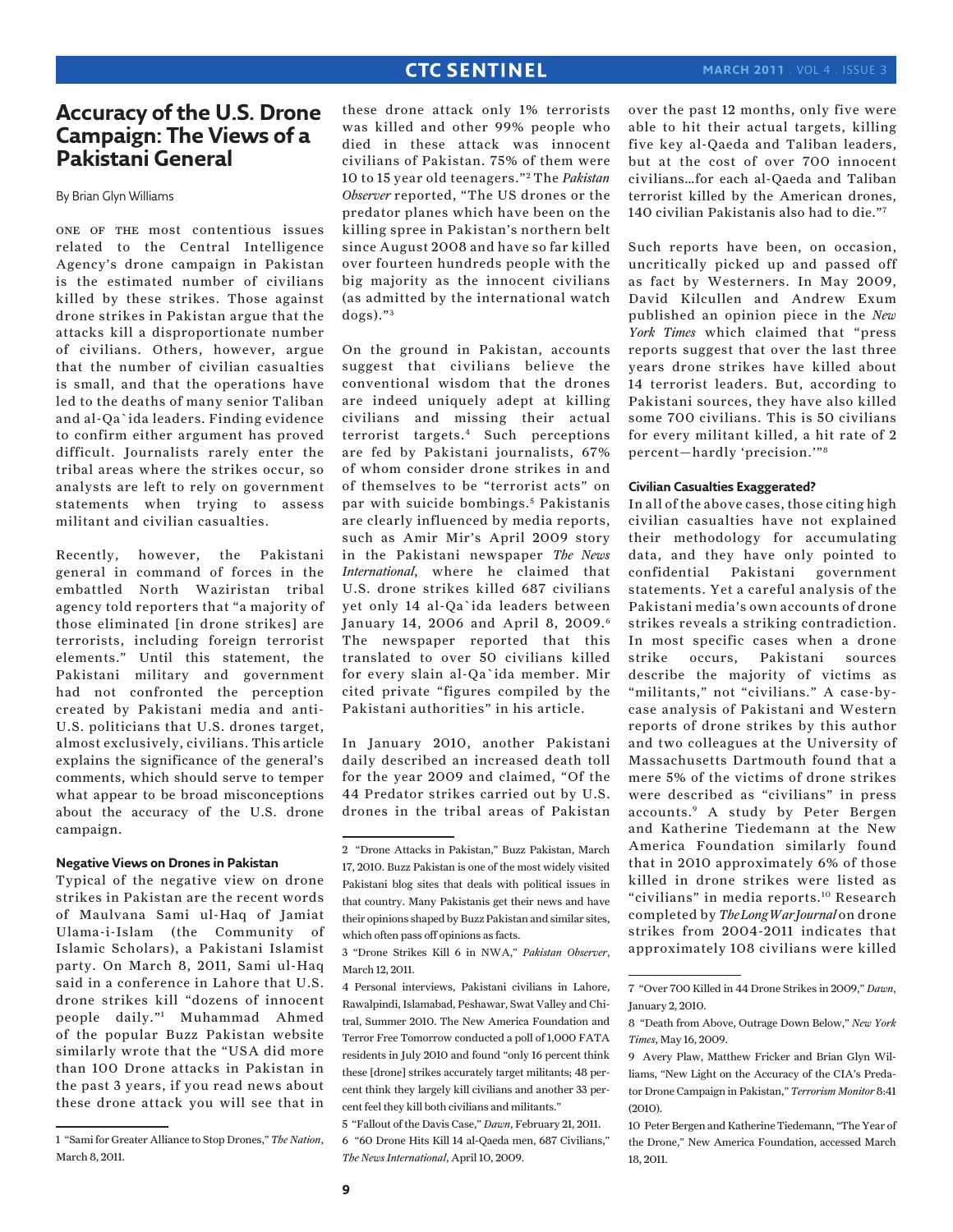in drone strikes while 1,816 Taliban and al-Qa`ida extremists were killed—their study also relied on press reports.<sup>11</sup>

Despite studies of this kind in the United States, the Pakistani military and civilian government that cooperate in varying degrees with the CIA in carrying out drone strikes have sought to distance themselves from the campaign. Official criticisms of the drone campaign by Pakistani officials lend credence to inflated claims of civilian deaths. Pakistani President Asif Ali Zardari, for example, said "continuing drone attacks on our territory, which result in loss of precious lives and property, are counterproductive."12 The Pakistani defense minister claimed the strikes were creating "outrage and uproar among the people."13 Pakistani Prime Minister Yousuf Raza Gilani described the strikes as "disastrous."14

Pakistan's government has done little to confront the perception that U.S. drones target, almost exclusively, civilians. U.S. Senator Carl Levin, chair of the Senate Armed Services Committee, summed up American frustrations with the Pakistanis when he said, "For them to look the other way, or to give us the green light privately, and then to attack us publicly leaves us, it seems to me, at a very severe disadvantage and loss with the Pakistani people."<sup>15</sup>

#### **Pakistani General: Drone Strikes Accurate**

On March 9, 2011, the Pakistani newspaper *Dawn* published an interview with a member of the Pakistani military that seems to inadvertently support the drone strikes. In the strict hierarchy of the Pakistani military, it is unusual for a general of this rank to speak out on such a sensitive topic without the authorization of his superiors. His statement is all the more remarkable when it becomes clear that the general involved is leading troops in the strategically sensitive and Talibandominated North Waziristan Agency in the Federally Administered Tribal Areas. This is the area that has been the main target for drones, many of them targeting members of the pro-Taliban Haqqani network that allegedly has ties to Pakistani intelligence services. As someone serving on the ground in this targeted region, the general has tremendous insight into the drones' targeting patterns and effectiveness.

Surprisingly, the general's conclusions seem to support Western scholars whose studies have shown that the drones kill comparatively few civilians. As stated in the *Dawn* article:

In a rather rare move, the Pakistan military for the first time gave the official version of US drone attacks in the tribal region and said that most of those killed were hardcore Al Qaeda and Taliban terrorists and a fairly large number of them were of foreign origin. General Officer Commanding 7-Division Maj-Gen Ghayur Mehmood said in a briefing here: "Myths and rumours about US predator strikes and the casualty figures are many, but it's a reality that many of those being killed in these strikes are hardcore elements, a sizeable number of them foreigners. Yes there are a few civilian casualties in such precision strikes, but a majority of those eliminated are terrorists, including foreign terrorist elements."16

The report further stated that,

the Military's 7-Division's official paper on the attacks till Monday said that between 2007 and 2011 about 164 predator strikes had been carried out and over 964 terrorists had been killed. Of those killed, 793 were locals and 171 foreigners, including Arabs, Uzbeks, Tajiks, Chechens, Filipinos and Moroccans. In 2007, one missile strike left one militant dead while the year 2010 was the deadliest when the attacks had left more than 423 terrorists dead. In 2008, 23 drone strikes killed 152 militants, 12 of them were foreigners or affiliated

16 "Most of Those Killed in Drone Attacks Were Terrorists: Military," *Dawn*, March 9, 2011.

with Al Qaeda. In 2009, around 20 predator strikes were carried out, killing 179 militants, including 20 foreigners, and in the following year 423 militants, including 133 foreigners, were killed in 103 strikes. In attacks till March 7 this year, 39 militants, including five foreigners, were killed.17

According to the article, "Maj-Gen Ghayur, who is in-charge of troops in North Waziristan, admitted that the drone attacks had negative fallout, scaring the local population and causing their migration to other places. Gen Ghayur said the drone attacks also had social and political repercussions and law-enforcement agencies often felt the heat."18

The story created considerable controversy in Pakistan itself where support for the drone strikes is low. The website *Pakistani Patriot*, for example, published an article entitled "Fire Maj. Gen. Ghayur Mehmood," which stated:

It was disgusting to see Maj. Gen. Ghayur Mehmood espouse the position that is anathema to Pakistani interests, contrary to Islamabad's policy, belies the facts, and goes against the grain of the wishes of the people of Pakistan… His statement is wrong, dead wrong. General Mehmood doesn't know the facts if he says that most of those killed in the aerial attacks by CIA-operated pilot-less planes in north-west Pakistan were "hardcore al-Qaeda and Taliban terrorists"… Major General Mehmood should be stripped of his stars and put in jail for "approving" the attack on civilians in Pakistan, for tolerating the violation of Pakistani sovereignty–and justifying illegal murders.19

Not all of the voices have condemned General Mehmood. A subsequent article in *Dawn* supported the new tone set by General Mehmood when it stated:

Is the army hinting that the strikes are a useful and precise

<sup>11 &</sup>quot;Charting the Data for US Airstrikes in Pakistan, 2004 – 2011," *The Long War Journal*, accessed March 18, 2011.

<sup>12 &</sup>quot;Petraeus, in Pakistan, Hears Complaints About Missile Strikes," *New York Times*, November 3, 2008. 13 Ibid.

<sup>14 &</sup>quot;Bigger Role for US CIA Drones in Pakistan," *Australian*, October 28, 2008.

<sup>15 &</sup>quot;US Officials Working to Sway Hearts and Minds in Islamabad," *Eurasia Insight*, July 8, 2009.

<sup>17</sup> Ibid.

<sup>18</sup> Ibid.

<sup>19 &</sup>quot;Fire Maj. Gen. Ghayur Mehmood," *Pakistani Patriot*, March 10, 2011.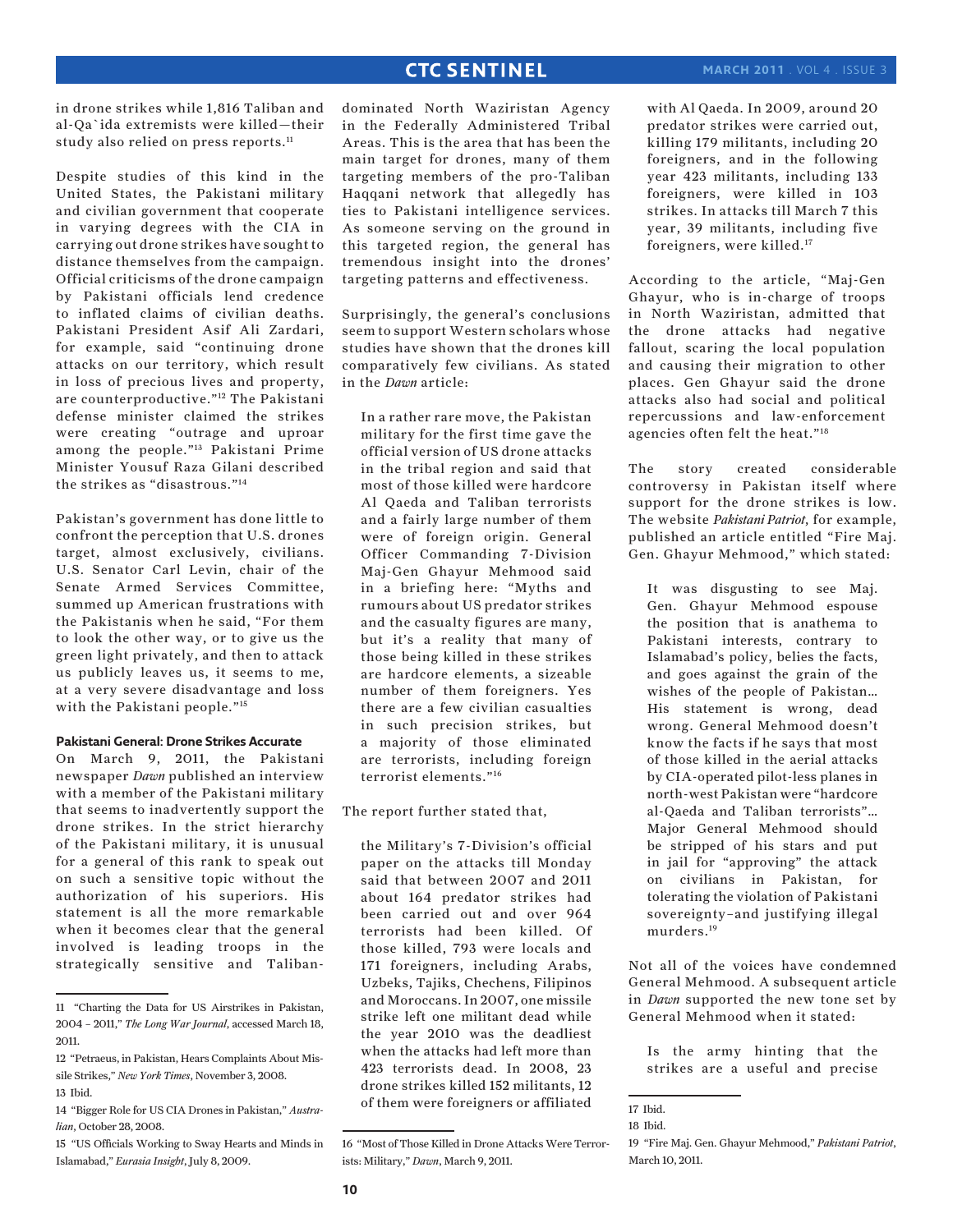tactic in neutralising identified militants and terrorists? If that is the case, then the military and political leaders should publicly change their stated position and matters should move on — the battle against local and foreign terrorists hiding in the country's north-western regions is far from over. Some of the social and political repercussions to which Maj-Gen Mehmood referred would be reduced if the drone strikes were acknowledged as an effective technique and thus legitimised in the public discourse. More importantly, if the army is recognising the utility of such strikes, greater cooperation between Pakistani and US forces could yield success in the long term. <sup>20</sup>

## **Implications**

In light of their importance, it is not surprising that General Mehmood's comments were widely reported by the Western media. There has been considerable speculation in the press about whether the general spoke on behalf of the Pakistani military establishment, or on his own. Pakistan Army spokesman Major General Athar Abbas called General Mehmood's comments a "personal assessment," which would seem to indicate he was not speaking for the Pakistani military establishment as a whole when he spoke on the drones.<sup>21</sup>

There is, however, little precedent for a general of Mehmood's rank speaking out on such a sensitive topic without the approval of his superiors. To do so would be a grave breach of military decorum, if not a breaking of direct orders, and would certainly lead to the end of an offending officer's career. The fact that no one in the Pakistani military or government has rejected Mehmood's statements is indicative. Clearly, there are voices in the Pakistani military who support the drone strikes against an enemy that many in Pakistan's military establishment have come to see as the greatest threat to the Pakistani state. <sup>22</sup>

In the heated anti-American climate following the recent arrest of CIA agent Raymond Davis, who many suspect of having been tasked with spying in North Waziristan, Mehmood's comments could be an olive branch to the Americans. When combined with the recently announced release of Davis on March 16, Mehmood's unprecedented words of support for the oft-criticized drone strikes serve two purposes. First, they undermine those voices in Pakistan who speak in exaggerated terms of "dozens of innocent people" being killed "daily" in drone strikes by providing a "boots on the ground" rejection of these claims. Second, they serve to alter the Pakistani government and military's official discourse on the drones, which has thus far been characterized by formulaic criticisms of the drones for killing "innocent civilians."

Those making public statements on the drones, both in Pakistan and in the West, must now take General Mehmood's on-the-ground perspective about the effectiveness of the drone's targeting into consideration. It remains to be seen whether the discourse in Pakistan will change after years of reflexive criticism of the drones, but Mehmood's bold words of support for the drone strikes seems to be a start.<sup>23</sup>

*Brian Glyn Williams is Associate Professor of Islamic History at the University of Massachusetts-Dartmouth. He formerly taught at the University of London, School of Oriental and African Studies.*



<sup>23</sup> For an overview of the drone debate, see Brian Glyn Williams, "The CIA's Covert Drone War in Pakistan, 2004-2010: The History of an 'Assassination Campaign,'" *Studies in Conflict and Terrorism* 33:10 (2010).

# **Haqqani Network Influence in Kurram and its Implications for Afghanistan**

## By Jeffrey Dressler

the haqqani network is one of Afghanistan's most capable insurgent groups. Based in Pakistan's North Waziristan Agency, the Haqqani network's senior leadership directs the insurgency in Afghanistan's southeastern provinces of Khost, Paktika, and Paktia. The network is important not only because of its tactical and operational proficiency, but because it links foreign terrorists, such as al-Qa`ida, to operations inside Afghanistan.

In the last few years, however, the Haqqani network has come under growing pressure in North Waziristan. The group has been targeted by repeated drone strikes in Miran Shah, and the International Security Assistance Force (ISAF) has severed a number of the network's infiltration routes in southern Khost and eastern Paktika. According to the outgoing commander of U.S. forces in southeastern Afghanistan, this increased pressure has made it difficult for the senior Haqqani leadership to direct and provide resources to the insurgency in the southeast.<sup>1</sup> Meanwhile, the United States has prodded Pakistani security forces to launch full-scale operations in North Waziristan targeting the Haqqanis, as well as the affiliated national and transnational terrorists they harbor.<sup>2</sup> Thus far, Pakistan's military has largely failed to launch such operations despite international pressure. <sup>3</sup>

In response to attacks on its North Waziristan bases, the Haqqanis, under the leadership of Sirajuddin and Badruddin Haqqani (sons of the infamous mujahidin commander Jalaluddin Haqqani), have expanded

3 Baqir Sajjad Syed, "US Patience on N. Waziristan Wearing Thin, Warns Biden," *The News International*, January 13, 2011.

<sup>20 &</sup>quot;Drone Attacks," *Dawn*, March 11, 2011.

<sup>21 &</sup>quot;Pakistani General, in Twist, Credits Drone Strikes," *New York Times*, March 9, 2011.

<sup>22</sup> One could make the argument that Pakistan's military and intelligence services do not support drone strikes

<sup>1</sup> U.S. Colonel Viet Luong, news briefing, teleconference from Afghanistan, U.S. Department of Defense, December 28, 2010.

<sup>2</sup> Jeffrey Dressler, "The Afghan Insurgent Group that Will Not Negotiate," *The Atlantic*, October 25, 2010.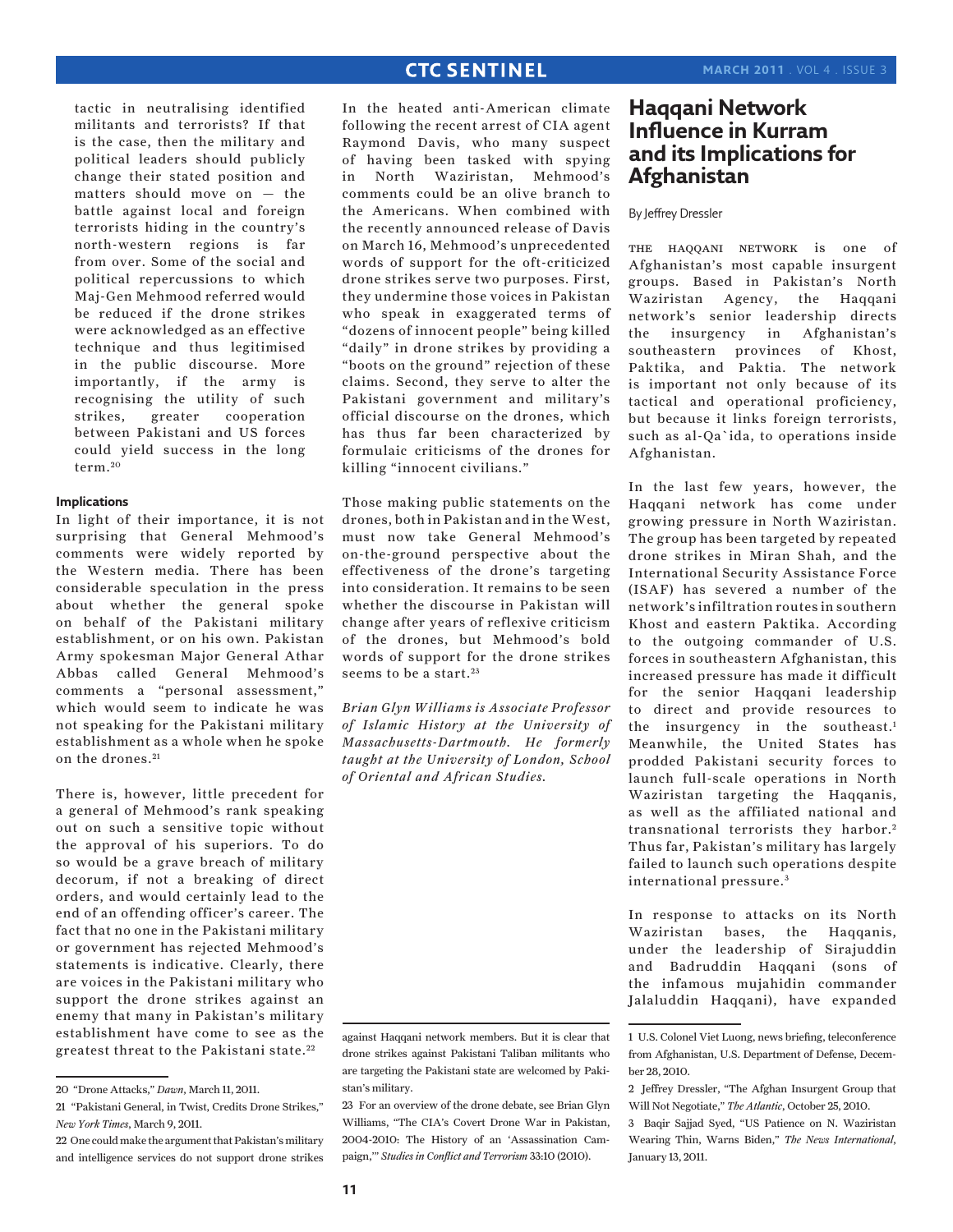their Pakistan-based sanctuary into Kurram Agency. They have accomplished this with the help of myriad other insurgent and terrorist groups, and some allege with the aid of the Pakistani security establishment.4 Recent Haqqani interference in Kurram and the network's brokering of a peace deal between long-feuding Sunni and Shi`a tribes in the region have important implications for U.S. efforts in eastern Afghanistan, the Haqqani network's ties with al-Qa`ida-affiliated groups, and the international community's tenuous relationship with Pakistan.

This article explains the strategic significance of Kurram, and then examines how the Haqqani network has been able to increase its influence in this tribal agency by exploiting sectarian tensions.

#### **Kurram Agency's Strategic Significance**

Kurram is approximately 1,305 square miles and is the third-largest agency in Pakistan's Federally Administered Tribal Areas (FATA). <sup>5</sup> Adjacent to North Waziristan Agency, Kurram juts into eastern Afghanistan and is strategically located between the Afghan provinces of Paktia and Nangarhar. The area, referred to as "Parrot's Beak" for its unique shape, became one of the main staging grounds for mujahidin forces battling the Soviets in Afghanistan during the 1980s.<sup>6</sup> Kurram is only 60 miles from Kabul and provides easy access to strategic areas such as Khost, Gardez and Jalalabad. The adjacent Afghan district of Jaji in Paktia Province played host to Usama bin Ladin and his cadre of Arab volunteer fighters during the 1980s. These fighters transited through Kurram to move between Jaji and Jalalabad, building roads to facilitate easy access.7 In Jaji, Bin Ladin

constructed *mas`ada*, Arabic for the "Lion's Den," which eventually became a cavernous cave complex serving as the forward deployed position for foreign fighters assisting in the anti-Soviet iihad.<sup>8</sup>

Today, Kurram Agency provides the Haqqani network and affiliated foreign fighters significant advantages. Upper Kurram enables relatively direct access to Kabul, in addition to providing the southeastern insurgency with easy access to its base of operations along the Paktia-Khost border in Afghanistan's southeast. From Upper Kurram, the Haqqani network can project force into Kabul, as they did from their stronghold in Logar until their operations were significantly degraded by U.S. and coalition forces during the course of late 2009-2010.9 The network is best known for carrying out spectacular suicide attacks in Kabul that have targeted Afghan, ISAF, and Indian infrastructure. Following U.S. led operations to dismantle Kabulfocused Haqqani operations nearing the southern approaches of Kabul in the fall of 2009 and spring of 2010, spectacular attacks executed in the Afghan capital have become increasingly rare. Yet the Haqqanis have presumably sought new routes to access the Afghan capital.<sup>10</sup> Striking Kabul is of enormous benefit to the Haqqanis: it provides them with worldwide recognition and credibility, and likely helps with funding and recruitment. The network's attacks on Indian targets in the capital may also bolster Pakistani intelligence support for their operations.<sup>11</sup>

The Kurram region has other human terrain and strategic advantages. The Haqqanis' presence in Upper Kurram is in and around the villages of Mata Sangar and Bashura, where the network has allied with the Sunni tribesmen who were hitherto under constant siege by Shi`a Turi tribesmen.12 Bashura and Mata Sangar are host to both Haqqani and foreign fighters, including al-Qa`ida.13 Mata Sangar was also the location of the well-publicized September 2010 NATO cross-border helicopter raids that resulted in Pakistan temporarily closing the Torkham Gate, a key transit hub for supplying ISAF operations in Afghanistan; it is not clear whether NATO was targeting the Haqqani network in the raid, although Haqqani fighters are prevalent in the village.14

From Mata Sangar and the surrounding areas, Haqqani network fighters and their affiliates (such as al-Qa`ida or Tehrik-i-Taliban Pakistan) have easy access to their primary bases of operation along the Paktia-Khost border in Afghanistan, principally in the districts of Jani Khel, Paktia and Sabari, Khost.15 To protect their presence along the Paktia-Khost border, the Haqqanis have allied themselves with elements of the Sunni Moqbil tribe who dominate the area. U.S. soldiers with experience in Paktia believe that the Moqbil are paid by elements of the Pakistani security services to assist Haqqani operations.16 These same soldiers think that the Haqqanis are provided sophisticated improvised explosive devices (IEDs) by elements of the Pakistani security establishment to

<sup>4</sup> There is no direct evidence linking the Pakistani security establishment to the Haqqani network's expansion in Kurram. Many Western analysts, however, believe that the Pakistani security establishment is likely offering some assistance to the Haqqani network, as they see the group as a potential proxy force for gaining influence in Afghanistan after the eventual departure of international troops.

<sup>5 &</sup>quot;Kurram Agency and the U.S. and Pakistan's Divergent Interests," Stratfor, November 2, 2010.

<sup>6</sup> Peter Bergen, *The Osama bin Laden I Know* (New York: Free Press, 2006), p. 329.

<sup>7</sup> Ibid., pp. 53, 62. Loy-Paktia (Paktia, Paktika and Khost) was the territorial stronghold of Jalaluddin Haqqani who

was considered one of the most capable and effective mujahidin military commanders in the battle against the Soviets. By the late 1980s, Haqqani had become a "militant folk hero," operating fundraising offices in the Persian Gulf and hosting Arab volunteers in his territory, according to Steve Coll.

<sup>8</sup> Lawrence Wright, *The Looming Tower* (New York: Vintage Books, 2006), p. 129.

<sup>9</sup> Jeffrey Dressler, "The Haqqani Network: From Pakistan to Afghanistan," Institute for the Study of War, January 2011.

<sup>10</sup> Ibid.

<sup>11</sup> The Haqqani network is allegedly responsible for the following attacks targeting Indian interests in Afghanistan: SVBIED detonated outside the entrance to the Indian Embassy in July 2008; SVBIED detonated outside the entrance to the Indian Embassy in October 2009; attack on a Kabul guesthouse used primarily by Indians in February 2010. For details, see ibid.

<sup>12</sup> Personal interviews, U.S. Special Forces previously deployed to southeastern Afghanistan on the condition of anonymity, February 5, 2011; Personal interview, Dr. Mohammad Taqi, Pakistani journalist, February 15, 2011.

<sup>13</sup> Personal interviews, U.S. Special Forces previously deployed to southeastern Afghanistan on the condition of anonymity, February 5, 2011.

<sup>14</sup> Ibid.

<sup>15</sup> Fighters moving into Paktia from Upper Kurram follow a narrow valley that passes through Chamkani district and provides easy access to the Haqqanis' main southeastern sanctuary, stretching from southern Chamkani district of Paktia in Hokumzai village, south through Jani Khel into Khost's northern Sabari district. 16 Personal interviews, U.S. Special Forces previously deployed to southeastern Afghanistan on the condition of anonymity, February 5, 2011.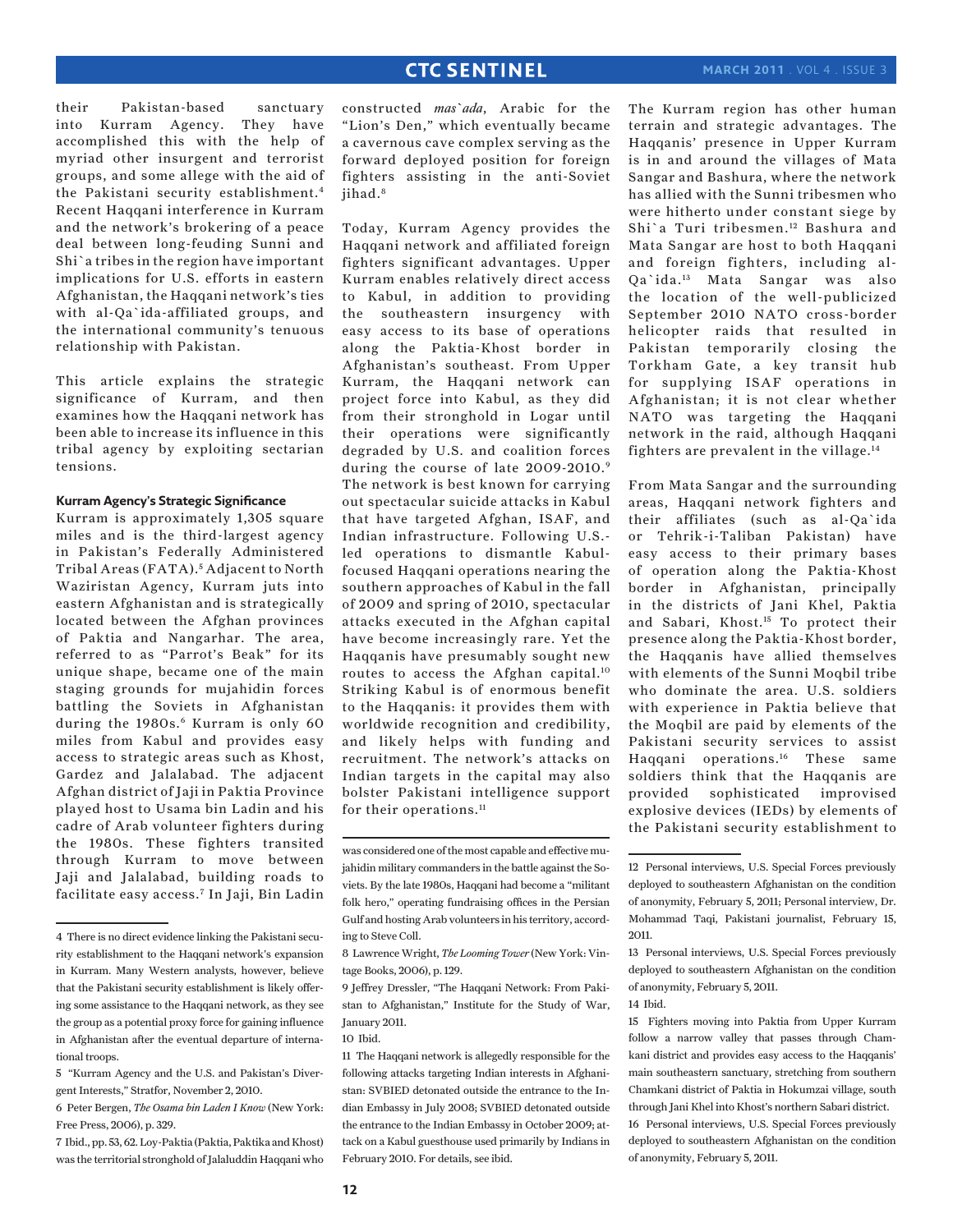restrict U.S. forces' ability to interfere with Haqqani operations in southeastern Afghanistan.17

## **Sunni vs. Shi`a in Kurram**

Kurram's significance for the Haqqani network is not only its strategic advantages, but also its long history of tribal conflict. The region is home to the Haqqanis' Sunni allies, the Bashura and the Moqbil, but it is also home to a significant population of Shi`a tribes: the Turi, Bangash, and Hazara. Major sectarian clashes between these Shi`a tribes and Sunni Pashtuns in Kurram first occurred in the 1960s and resumed again in the mid-1980s and 1990s.18 The clashes have often centered on land or resource disputes, although tensions have usually been heightened during the annual month-long Shi`a holiday of Muharram, which has caused heightened tribal conflict.

Frequent large-scale clashes between Sunni and Shi`a tribes in Central and Upper Kurram occurred between 2007 and 2010.19 Both the Sunni and Shi`a tribes in the area were proxies for a variety of militant groups. Sunni tribes (Mangal, Moqbil, Para Chamkani, Ali Sherzai, among others) are allegedly supported by such groups as Tehriki-Taliban Pakistan (TTP), Lashkari-Jhangvi, Sipah-i-Sahaba, Lashkari-Tayyiba, al-Qa`ida and Haqqani fighters. 20 Shi`a tribes (Turi, Bangash, among others) are allegedly supported by Iranian-affiliated Kurram Hizb Allah and the Mahdi Militia. <sup>21</sup>

The Shi`a have been under increased pressure from a variety of actors during the past several years. Shi`a tribesmen in and around Kurram's capital of Parachinar were largely unable to traverse the Parachinar-Thall road, a key highway that stretches from Upper Kurram to Lower Kurram and continues into Peshawar. Sunni tribesmen and Taliban militants control the lower half of the road, effectively preventing the Shi`a from traveling to Peshawar to

**"Expanded sanctuary in Kurram provides the Haqqanis and affiliated fighters the ability to access their strategicallylocated sanctuary along the Paktia-Khost border and provides the network with easier access to Kabul, and therefore a vantage from which to begin attacks on the capital again."**

buy goods, receive medical care, or visit family. With the lower half of the road too dangerous to traverse, the Shi`a were left with two options: either travel into Paktia to get to the provincial capital of Gardez, or travel through the Afghan east exiting through Nangarhar to reach the Pakistani city of Peshawar.<sup>22</sup> Both of these options were unattractive, as many Shi`a travelers have experienced abuses at the hands of Afghan Pashtuns, Afghan Border Police officials, and Pakistani Frontier Corpsmen that man checkpoints in Kurram.<sup>23</sup>

Rather than intervening to enforce peace, the Pakistani military has instead been accused of negligence by the Shi`a. In October 2010, for example, the Pakistani security establishment blocked five main routes from Pakistan into Afghanistan, the routes used by the Shi`a. 24 The purpose of this blockade was likely to increase pressure on the Shi`a to broker a truce with the Sunnis. At the same time, Taliban fighters increased pressure on Shi`a positions. As a result, the Shi`a tribes of Upper Kurram, mainly the Turi, were hemmed in by Taliban militants to the south and east and Pakistani security forces to the north and west.<sup>25</sup> They were unable to receive basic goods and medical care. For the Shi`a in Kurram, the status quo had become untenable.

## **Exploiting Sectarian Tensions to Gain Access to Kurram**

It appears that this sectarian tension in Kurram was partially stoked by outsiders who manipulated local Sunni tribes in and around Upper Kurram. <sup>26</sup> The Haqqani network, along with other Taliban militants, is likely the main force behind the manipulation of tribal conflict in Kurram.<sup>27</sup> Through their relationship with affiliated groups, the Haqqani network appears to have laid siege to Shi`a communities in Upper and Central Kurram to establish a new sanctuary for themselves in this area of the Afghanistan-Pakistan border.<sup>28</sup>

The exploitation of tensions between rivals is a familiar Haqqani tactic used in pursuit of strategic objectives.<sup>29</sup> For example, in northern Khost and southern Paktia, a dispute over pine nuts broke out between the majority Mangal tribe and the Moqbil tribe during the late summer of 2009.<sup>30</sup> The Haqqanis provided the Moqbil with heavy weaponry, which in effect stymied the Mangal offensive.<sup>31</sup> The Haqqanis then inserted themselves

26 Mariam Abou Zahab, "Sectarianism in Pakistan's Kurram Tribal Agency," *Terrorism Monitor* 7:6 (2009).

27 Arif Jamal, "Haqqani Network Shifting from North Waziristan to Pakistan's Kurram Agency," *Terrorism Monitor* 8:45 (2010).

29 "The Future of South Asia: Panel Discussion with Mike Waltz."

31 Ibid.

<sup>17</sup> Ibid.

<sup>18</sup> Imtiaz Ali, "Shiite-Sunni Strife Paralyzes Life in Pakistan's Kurram Tribal Agency," *Terrorism Focus* 5:17 (2008).

<sup>19</sup> More recent clashes between Sunni Moqbil and Shi`a Turi on the Kurram-Paktia border allegedly erupted over disputed water rights, although *The Long War Journal* alleges that this is a fabricated story to allow the Pakistani military to intervene on behalf of the Haqqanis. See "Siraj Haqqani Sheltering in Kurram, Near Area of U.S. Helicopter Strikes," *The Long War Journal*, October 22, 2010. 20 "The Future of South Asia: Panel Discussion with Mike Waltz," New America Foundation, November 10, 2010.

<sup>21</sup> Mansur Khan Mahsud, "The Battle for Pakistan: Militancy and Conflict in Kurram," New America Foundation, April 2010.

<sup>22</sup> Tayyab Ali Shah, "Taliban Exploit Shi'a-Sunni Divide in Pakistan's Kurram Tribal Agency," *Terrorism Monitor* 8:15 (2010).

<sup>23</sup> Personal interviews, U.S. Special Forces previously deployed to southeastern Afghanistan on the condition of anonymity, February 5, 2011.

<sup>24 &</sup>quot;Pakistan Army Blockades Anti-Taliban Tribe in Kurram," BBC, October 26, 2010. Although reported simply as "Taliban" fighters, the description of the fighters as well as their intentions to target Kabul suggest that they belonged to the Haqqani network.

<sup>25</sup> Ibid.

<sup>28</sup> Ibid.; Mohammad Taqi, "Kurram: The Forsaken FATA," *Daily Times*, November 4, 2010.

<sup>30</sup> Ibid.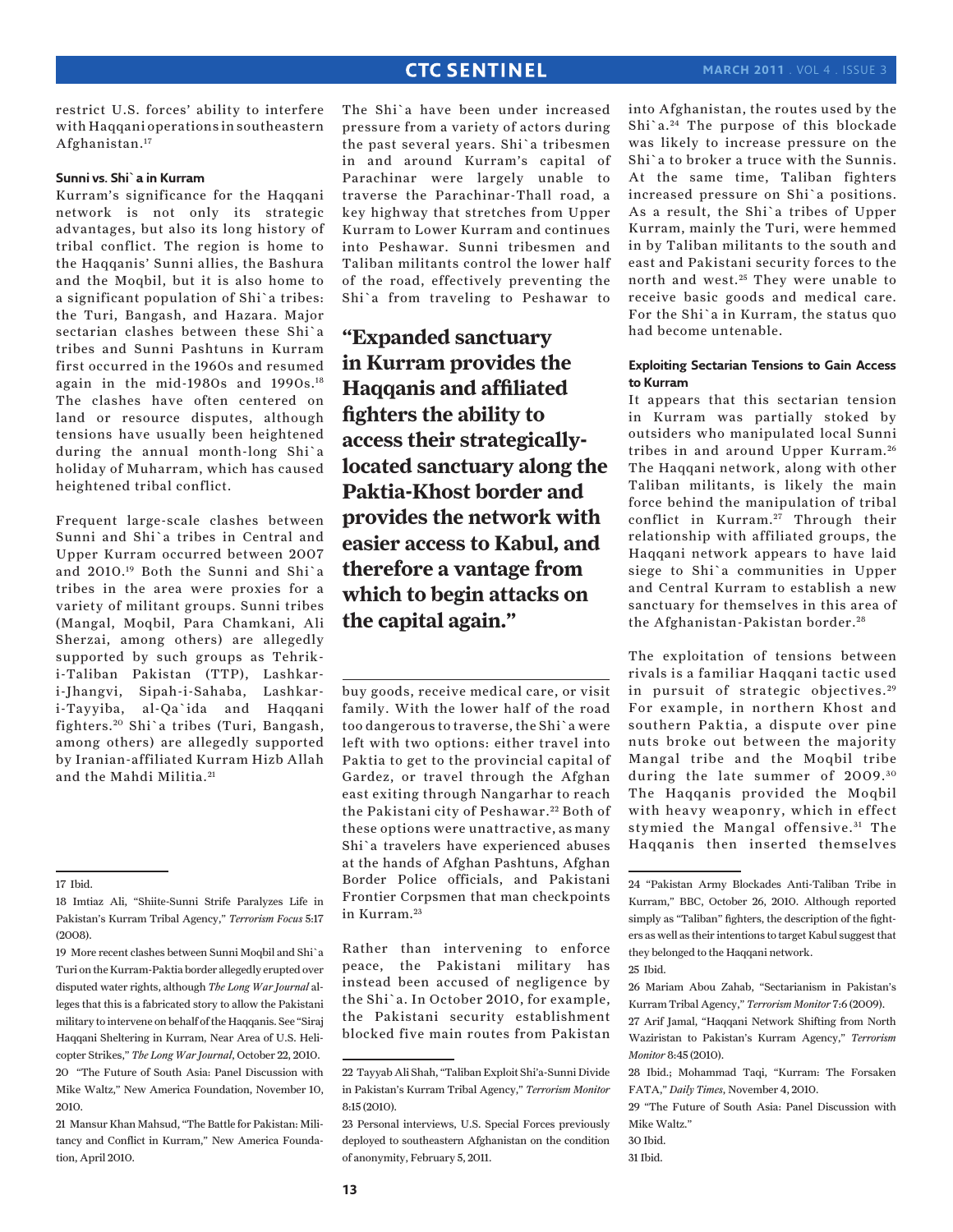as peace brokers to settle the dispute between the two warring parties. In return for settling the dispute, the Haqqanis were praised by the Moqbil, while they received sanctuary for training camps and infrastructure in Mangal tribal territory in northwest Khost.<sup>32</sup>

A similar situation appears to have occurred in Kurram. Although the Haqqani network was likely involved in supporting tribes against the Shi`a in Kurram, they also brokered peace between the two parties.<sup>33</sup> Reports of Haqqani involvement in mediation efforts between Sunni and Shi`a tribes in Kurram first surfaced in March 2009, during a meeting that was also attended by the powerful TTP leader Hakimullah Mehsud.34 These initial talks failed to broker a truce, as fighting continued throughout 2009 and 2010.

Between November 2010 and January 2011, several more rounds of talks were held. These talks were attended by Jalaluddin Haqqani's brothers, Ibrahim and Haji Khalil Haqqani, and they coincided with increasing pressure on the Shi`a in Upper Kurram. 35 The negotiations were held in Parachinar, Islamabad, and Peshawar, with attendance from Shi`a and Sunni tribal leaders, key militant leaders, and representatives of the Pakistani government. 36 Although these meetings appeared to make some progress, no deal was reached.<sup>37</sup> Despite the failure

#### 32 Ibid.

35 Jalaluddin Haqqani's brother Ibrahim and son Nasruddin were both detained by Pakistani authorities in December 2010. Safe-houses in major Pakistani cities often serve as "detention" facilities where individuals are allegedly allowed to continue their activities, yet from a safe location. See Julie McCarthy, "Taliban-Allied Group Widens Influence in Pakistan," National Public Radio, November 15, 2010. Some reports incorrectly claim Haji Khalil and Ibrahim are sons of Jalaluddin Haqqani.

36 "Haqqani's Two Sons Mediating in Kurram," *Dawn*, October 21, 2010.

37 In mid-January 2011, the Pakistani government agreed to provide helicopter services between Parachinar and Peshawar for Shi`a affected by the ongoing crisis. The timing of this announcement is interesting given the government's previous inattention to the plight of the Shi`a and could be viewed as a "good faith" gesture on behalf of the Pakistani government, knowing that an

to reach an agreement, as a gesture of good faith (and to demonstrate their influence among Pakistani Taliban), the Haqqanis secured the release of six Shi`a hostages who were abducted from Lower Kurram in July 2010. <sup>38</sup>

In early February 2011, a 220-person *jirga* (tribal gathering) comprised of Shi`a and Sunni leadership, as well as Haqqani network members, appeared to reach a peace deal between the warring factions in Kurram. 39 In exchange for stopping Pakistani Taliban attacks on the Shi`a and the blockading of the Parachinar-Thall road, Shi`a tribesmen will now in effect allow insurgents, including those from the Haqqani network, the right to travel through their territory and into Afghanistan.40 The agreement went into effect on February 5, 2011, according to *jirga* chief Malik Waris Khan Afridi and Interior Minister Rehman Malik.<sup>41</sup> The details of the accord have not been made public, but it is likely that the parties involved will defer to the Murree Accord of 2008, reached by the Sunni Mangal and Shi`a Turi in Kurram. The Murree agreement called for the return of captured or deceased tribesmen, the opening of the Parachinar-Thall road and the resettlement of internally displaced peoples who fled the violence.42 According to individuals with knowledge of the final talks that brokered the current truce, Haji Khalil Haqqani was instrumental in reaching a settlement after both sides were allegedly pressured by elements of the Pakistani government to heed his authority.43

On February 8, 2011, the Kurram TTP, led by Fazal Saeed, announced that they would extend "all-out" support to the political administration and security forces of Pakistan to implement the

39 Personal interview, Mohammad Taqi, Pakistani journalist, February 3, 2011.

41 Qaiser Butt, "Kurram Tribal Region: Peace Accord Signed to End Years of Bloodshed," *Express Tribune*, February 4, 2011.

42 "Kurram Rival Tribes Agree on Peace Accord," *The Nation*, October 16, 2008.

43 Personal interview, Mohammad Taqi, Pakistani journalist, February 3, 2011.

peace agreement reached between elders of the Sunni and Shi`a sects of Kurram.44 As the most important powerbrokers in FATA, the Haqqanis seem to possess tremendous influence over the TTP.45 Indeed, the two organizations have been known to collaborate and their leaders are on good terms; the TTP's former leader, Baitullah Mehsud, fought under the Haqqanis before starting the TTP. Baitullah and hundreds of his loyal fighters also fought alongside the Haqqani network in Jani Khel, Paktia during the summer of 2008. Furthermore, Baitullah's successor and current head of the TTP, Hakimullah Mehsud, was reportedly a favorite of Siraj Haqqani to lead the movement due to Hakimullah's willingness to focus on attacks in Afghanistan. The Haqqanis' previous efforts to help broker the peace between the TTP, rival Taliban groups and the Pakistani government indicates that these militants are willing to pledge *wak* (authority) to the Haqqanis to settle disputes.46 It was said that as long as Siraj remained in the area, "the guns remained silent."47 Although there are multiple rumors circulating around Khyber Pakhtunkhwa that the Haqqani network may have co-opted large segments of the TTP in the Waziristans, Kurram, and Orakzai and subsequently convinced the TTP leadership to focus more assets on the fight in Afghanistan, this is difficult to verify through open source reporting.48

45 For details, see Imtiaz Ali, "Baitullah Mehsud – The Taliban's New Leader in Pakistan," *Terrorism Focus* 5:1 (2008); Alec E. Metz and Harold Ingram, "The Pakistan/ Afghan Divide: Baitullah Mehsud and Mission Creep," *The Culture & Conflict Review* 2:2 (2008); Personal interviews, U.S. Special Forces previously deployed to southeastern Afghanistan on the condition of anonymity, February 5, 2011. According to Hakimullah Mehsud, the Pakistani Taliban movement originated in Khost while fighting for the Haqqani network under the important commander Maulvi Sangeen. For details, see Claudio Franco, "An Analysis of Hakimullah Mehsud's Handwritten Autobiographical Notes," NEFA Foundation, October 2009.

46 Rahimullah Yusufzai, "Uzbeks, Go Home," *Newsline*, April 11, 2007.

47 Ibid.

<sup>33</sup> Daud Khattak, "A Haqqani-Brokered Peace in Kurram Agency?" The AfPak Channel, February 16, 2011.

<sup>34</sup> Zulfiqar Ali, "Taliban Trying to End Tribal Clashes in Kurram," *Dawn*, September 16, 2010.

eventual deal between Sunni and Shi`a factions was not far away.

<sup>38</sup> McCarthy.

<sup>40</sup> Khattak.

<sup>44 &</sup>quot;TTP Warns Violators of Kurram Peace Deal," *The News International*, February 8, 2011.

<sup>48</sup> Personal interviews, Pakistani reporters covering security dynamics in FATA, January 2010-February 2011. One possible explanation for the Haqqanis' co-option of large segments of the TTP is that defeating ISAF and Af-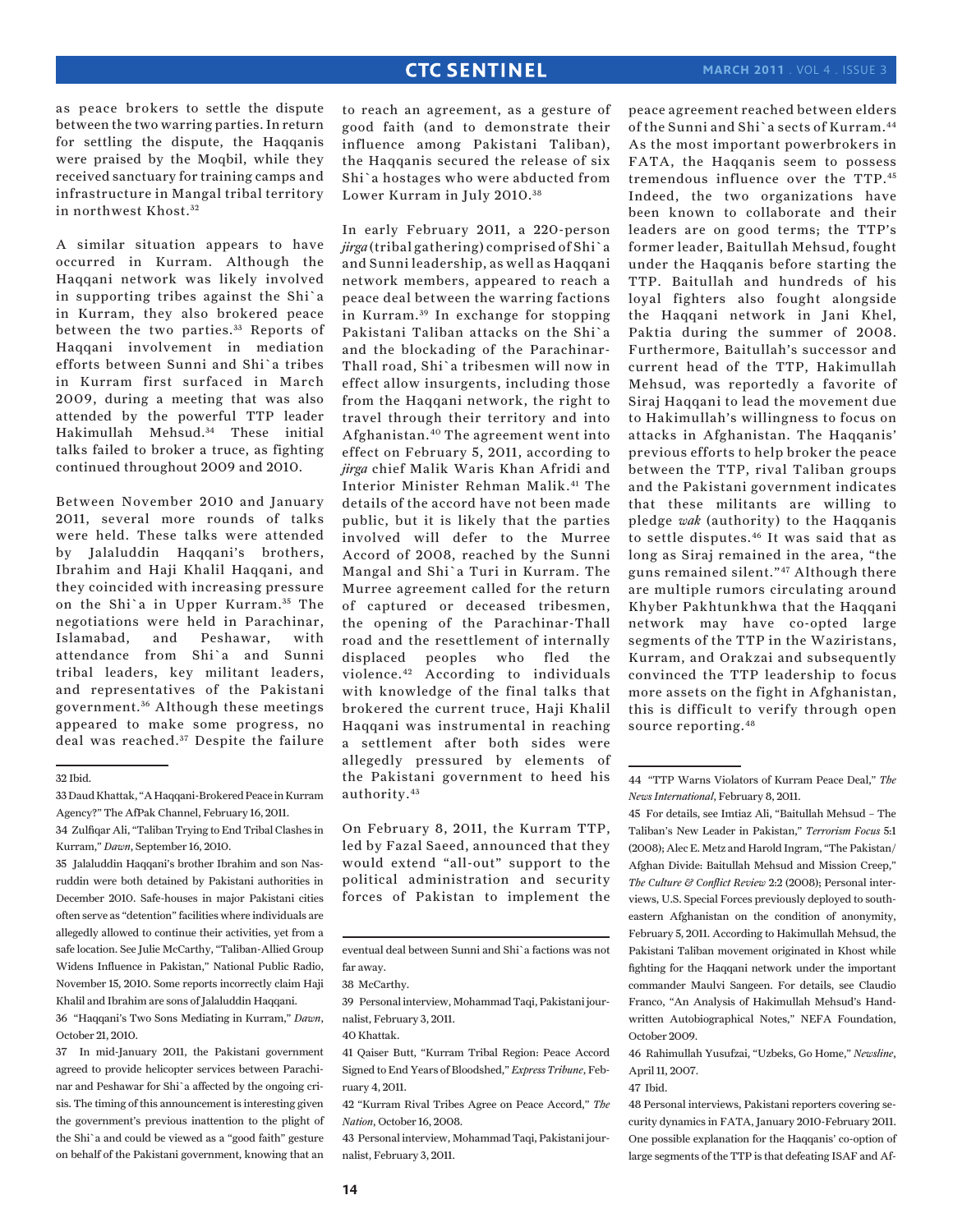#### **Conclusion and Outlook**

The recent Haqqani-brokered peace agreement between Sunni and Shi`a factions in Kurram will have negative implications for security and stability efforts in southeastern and possibly even eastern Afghanistan.

First, it appears that elements within the Pakistani security establishment continue to provide some support to the Haqqani network. Instead of relying on Pakistan's government to dismantle the Haqqani network, ISAF efforts should focus on defeating the Haqqani network inside Afghanistan, thus rendering alleged Pakistani support for the network ineffective and irrelevant. ISAF is moving in this direction through its new "defense in-depth" strategy.49

Second, the Haqqani network, al-Qa`ida, and affiliated foreign fighters will enjoy new sanctuary in Kurram (without Shi`a interference) from which to project force inside Afghanistan's southeast. This will relieve pressure on the Haqqanis in North Waziristan by essentially doubling the area for which ISAF and Afghan forces must now account.

Third, expanded sanctuary in Kurram provides the Haqqanis and affiliated fighters the ability to access their strategically-located sanctuary along the Paktia-Khost border and provides the network with easier access to Kabul, and therefore a vantage from which to begin attacks on the capital again.

Perhaps most importantly, if the Haqqanis have co-opted significant portions of the TTP in the Waziristans, Kurram and Orakzai, it will provide the network with new influence in the eastern provinces of Afghanistan and an infusion of fresh fighters to help seize Loy-Paktia. Furthermore, the growing role of the Haqqani network as powerbrokers and arbitrators among Pakistani Taliban must not be overlooked. Through these means, the Haqqanis have managed to increase their worth to the Pakistani establishment at the precise time that the international community is pressuring Islamabad to act against the Haqqanis.

Despite Haqqani intervention and what appears to be a recognized peace agreement between Sunni and Shi`a factions in Kurram, previous agreements have failed to hold. Although in its infancy, the most recent agreement has the full backing of the Pakistani government, Haqqani network, Sunni and Shi`a tribal elders, and seemingly relevant factions of the TTP. It is possible that smaller factions of the local Taliban who are not subsumed under the TTP umbrella may not have signed-on to this agreement, but given the presence of the Pakistani military, Haqqani network, the TTP and others, it is unlikely that these groups would be willing to challenge the brokered peace. Whether or not the agreement holds in the long-term depends, in part, on the very influence and power of the Haqqani network.

*Jeffrey Dressler is a Senior Analyst at the Institute for the Study of War (ISW) in Washington, D.C. Mr. Dressler studies security dynamics in southern and eastern Afghanistan in addition to the Pakistani tribal region. He is the author of the recent ISW report, "The Haqqani Network: From Pakistan to Afghanistan."*

# **The Risks of Supporting Tribal Militias in Pakistan**

### By Daud Khattak

for the past 10 years, Taliban and al-Qa`ida militants have been highly active in Pakistan's northwest region. As these fighters expanded their presence in Pakistan after 2001, civilians increasingly became victim to Taliban violence. Beginning in 2007, tribal leaders in Pakistan's Federally Administered Tribal Areas (FATA) and Khyber Pakhtunkhwa Province (KP) resumed organizing militias, known as *lashkars*, to counter the Taliban and their al-Qa`ida supporters.<sup>1</sup> The Pakistani government encouraged the establishment of these anti-Taliban *lashkars* following the military's failure to rein in the Taliban and other militant groups on its own.

The Taliban responded to the formation of *lashkars* by deploying suicide bombers to assassinate tribal leaders and to inflict massive casualties on *lashkar* members during tribal gatherings. Today, *lashkars* have become increasingly frustrated with what they perceive as an inadequate amount of Pakistani government assistance, such as a failure to supply more ammunition, food, vehicles, and money. The government's relationship with the *lashkars* is quickly deteriorating, and there are growing concerns that *lashkars* in both FATA and KP could disband. If this were to occur, it is likely that many *lashkar* members would resort to criminality, while others would join the Taliban's ranks. Even more concerning, at least one *lashkar*

ghan forces in eastern Afghanistan would allow sanctuary from which TTP fighters could launch an offensive on the Pakistani state and pursue their strategic objectives. 49 ISAF has implemented a new strategy for limiting the effect of militants' cross-border activity. The strategy, called "defense in-depth," deploys multiple layers of security along the most-trafficked infiltration routes. Defense in-depth is not designed to fix militants on the border; rather, it is designed to effectively target them once they infiltrate. See Carlotta Gall, "Petraeus Sees Military Progress in Afghanistan," *New York Times*, March 8, 2011.

<sup>1</sup> Khyber Pakhtunkhwa Province, formerly known as the North-West Frontier Province, is considered the "settled areas" of Pakistan's tribal regions. The districts within KP are under the control of the provincial government, and Pakistan's police and courts operate within the territory. The Federally Administered Tribal Areas, on the other hand, do not have regular police and courts. Instead, FATA is governed by a colonial-era law called the Frontier Crimes Regulation (FCR). Due to the severity of punishments under the FCR, it is often called draconian and criticized by civilians in FATA and human rights bodies. A government official, called the political agent, is responsible for implementing the law in FATA—each agency has a separate political agent. The political agent is the representative of the KP governor, who is the representative of the president of Pakistan.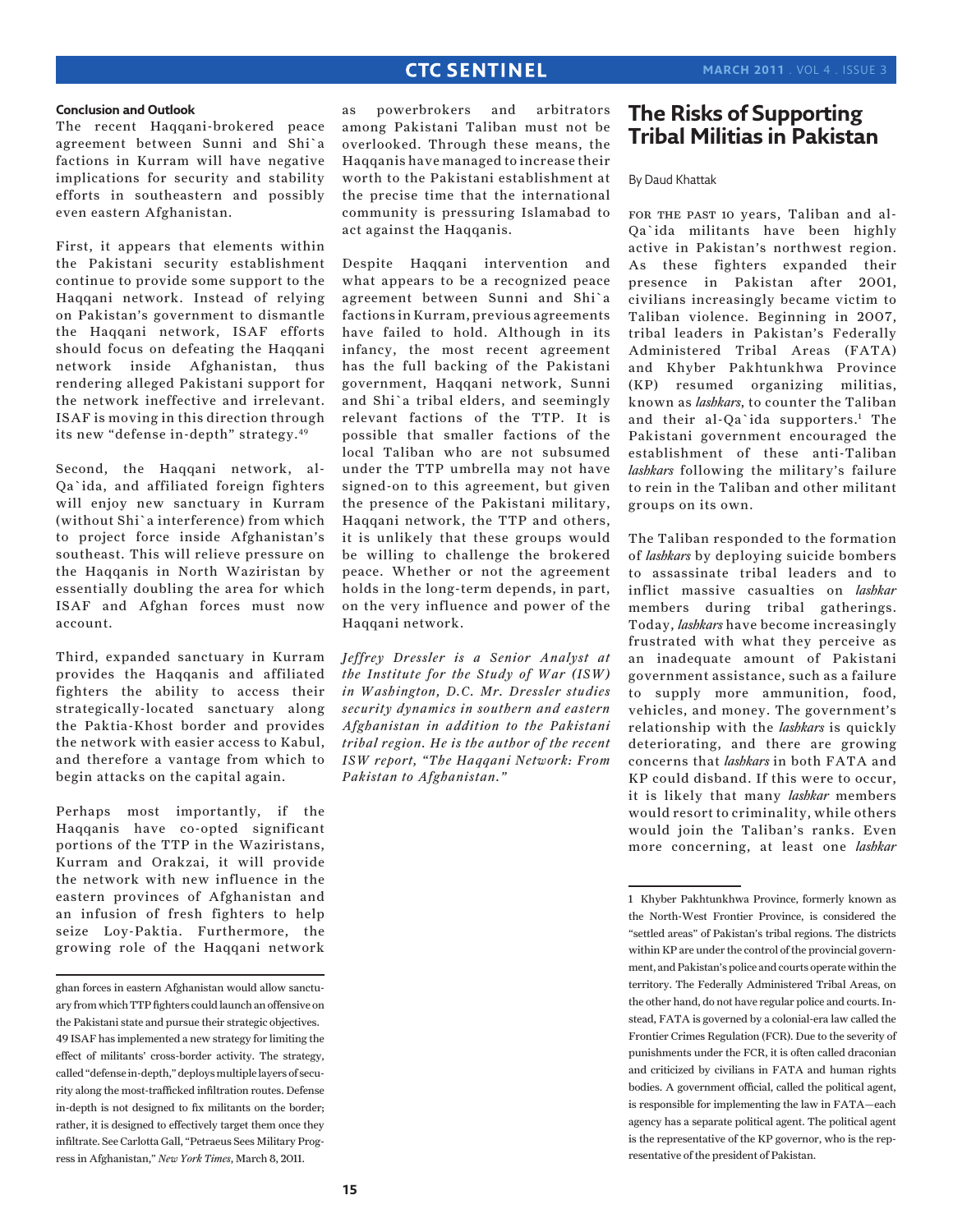leader actually threatened to use his militia to fight against the government on the side of the Taliban.

This article provides a recent history of *lashkar* formation in Pakistan, and warns that the government's support of these militias poses future risks for Pakistan by creating powerful, armed tribal forces that could eventually threaten the writ of the state in the country's northwest region.

## **A Recent History of Lashkars**

The practice of forming *lashkars* to enforce *jirga* decisions is an old and popular custom among Pashtun tribes.<sup>2</sup> It has played a vital role in ensuring peace in FATA where the writ of the government is weak. Similar enforcement mechanisms also exist in Pakistan's settled areas of KP. 3 The formation of *lashkars* in KP is rare, however, due to the presence of the police and other law enforcement agencies that serve to settle disputes and enforce the law. In both FATA and KP, *lashkars* were never designed to be permanent fighting forces. Instead, they were formed to resolve a dispute, and then disbanded after the dispute was settled.

After Taliban and al-Qa`ida fighters fled into Pakistan in late 2001, the *jirga* tribal system was thrown into disarray, and *lashkar* formation was temporarily halted.4 It quickly became clear that any tribal leader or member who spoke against the Taliban was killed. Indeed, the Taliban and its al-Qa`ida allies murdered tribal elders with regularity, labeling dissenters as spies or progovernment agents. All three pillars of the tribal system—the *jirga*, *hujra*, and mosque—were attacked, leaving no room

for the *lashkars* to exist. While the exact numbers are not known, it is estimated that some 700-900 tribal elders and other notables were assassinated between 2002 and 2010 in the tribal areas.<sup>5</sup> For the Taliban and al-Qa`ida,

# **"For the Taliban and al-Qa`ida, murdering tribal leaders was central to destroying tribal unity and eliminating competing centers of authority."**

murdering tribal leaders was central to destroying tribal unity and eliminating competing centers of authority.

Yet in 2007, the government encouraged the formation of tribal *lashkars* to combat Taliban influence. This was the first time in history that the Pakistani government actively supported the formation of *lashkars*. 6 Unfortunately, the results of this initiative have been devastating for many villages in Pakistan's tribal and settled areas, with scores of militia members and civilians slaughtered by Taliban suicide bombers.

The latest of these attacks occurred in Adezai village, a town of 7,000 people located 12 miles southeast of Peshawar in KP. On March 9, 2011, a suicide bomber attacked members of the *lashkar* while they were at a funeral, killing 37 people.7 The same *lashkar* was victim of a Taliban attack in November 2009, when a suicide bomber assassinated the Adezai *lashkar's* leader, Abdul Malik. The Adezai *lashkar* is just one example of the Taliban's targeting campaign. Militants have targeted *lashkar* leaders

7 Ali Hazrat Bacha, "Suicide Attack on Funeral Prayer Leaves 43 Dead, 52 Injured," *Dawn*, March 10, 2011.

and members in nearly every village and town that has formed a militia to combat the Taliban.

## **Lashkars as Permanent Fighting Forces**

Besides the problem of *lashkars* being no match for the more powerful Taliban, the formation of *lashkars* is militarizing society in the tribal areas. Many *lashkar* members are involved in long-standing family feuds, or have a history of criminal activity such as engaging in car theft or kidnap-for-ransom. With the government encouraging the formation of *lashkars*, it is indirectly allowing some militias to engage in more criminal activity with the inadvertent sanction of the state. There are reports that some *lashkars*, having the license to prohibit weapons in cities and villages, have begun to extort civilians under the guise of providing them security. In some areas, well-known gangsters and other criminals have joined *lashkars* to avoid arrest by law enforcement, or to be protected from rival groups. In Adezai and Bazidkhel, for example, some *lashkar* volunteers have reportedly asked affluent citizens for protection money.

When questioned about the presence of criminals in *lashkars*, the former inspector general of police in KP, Malik Naveed Khan, admitted that some *lashkar* leaders and volunteers were indeed involved in criminal activity.8 He added, however, that the Taliban were a bigger threat than the criminals and that the government has chosen to work with the "lesser evil."9 Asked whether he could see *lashkars* as a potential threat to the peace and security of the region, Khan said that the *lashkars* "are not as dangerous as the Taliban because the government keeps their records and has information about their families and villages."10

Despite Naveed Khan's assurances, there is reason for alarm. In recent months, *lashkar* leaders have started to speak negatively about the government, with some groups threatening to join the Taliban if the government fails to provide more assistance in the form of weapons and other aid. The current

<sup>2</sup> A *jirga* is an assembly of tribal elders where disputes are resolved. For example, a tribal *jirga* will decide issues such as family feuds, or other problems relating to the tribe. Both parties in the dispute are bound by the *jirga's* decision.

<sup>3</sup> *Lashkars* in the settled areas were until recently known as *cheegha*. *Cheegha* or *chagha* means a "cry." Usually, a village elder or tribal leader will call people together to face a particular problem or threat. Due to the recent popularity of the term "*lashkar*," *cheegha* militias are now also called *lashkars*.

<sup>4</sup> *Hujra* is a community guest house in the Pashtun system where they welcome guests as well as gather to discuss key issues and make decisions. The political agent is a government officer responsible for maintaining peace in a specific area with the support of the tribal elders.

<sup>5</sup> Syed Irfan Ashraf, "New Strategy of Soft Targets," *Dawn*, December 14, 2010.

<sup>6</sup> The government did, however, raise *lashkars* to fight in Kashmir in 1948, but the circumstances were different. In 1948, the government of Pakistan covertly pushed the tribesmen, know for their fighting skills, to go and fight Indian forces in Kashmir. This was an invading army of tribesmen and could be considered a kind of *lashkar*. Nevertheless, before 2007 the government never supported the formation of *lashkars*. *Lashkars* would be formed and disbanded by tribal elders, not by the government.

<sup>8</sup> Malik Naveed Khan was the key figure in organizing anti-Taliban *lashkars* on the outskirts of Peshawar.

<sup>9</sup> Personal interview, Malik Naveed Khan, March 2011. 10 Ibid.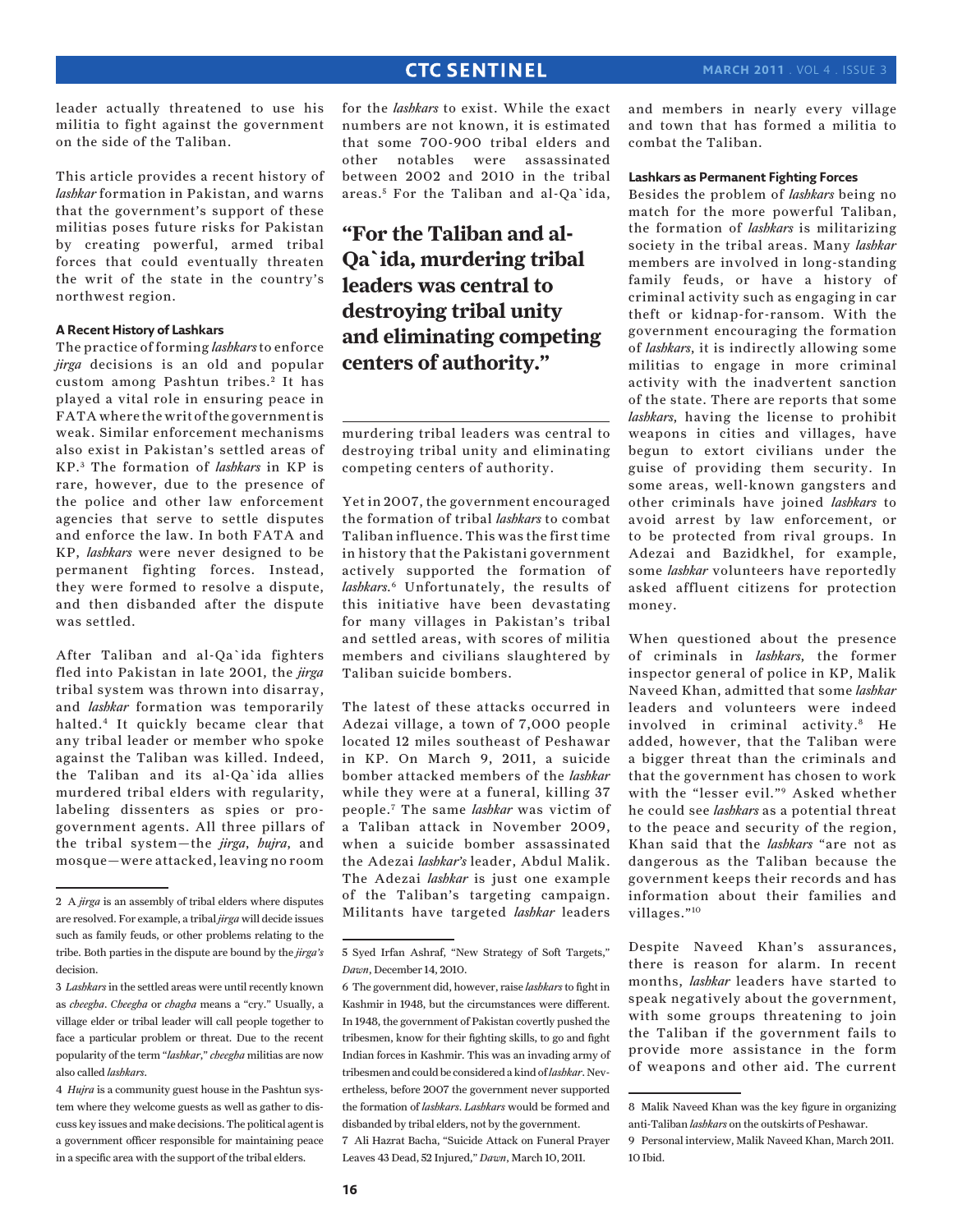leader of the Adezai *lashkar*, for example, threatened the government on March 9, saying that he and his men would join the Taliban if they did not receive more ammunition.11 He also threatened to disband the militia. Even if the Adezai *lashkar* leader's threat to join the Taliban was posturing, if he were to simply disband the militia it is likely that many members—who are now trained and armed—would be more inclined to find daily sustenance through criminal activity or joining a Taliban faction.

**"Besides the toll that lashkars have on Pakistan's civilian population, the even greater concern is that encouraging and arming tribal militias will backfire if these newlyminted fighters turn against the state."**

The Adezai *lashkar* is not alone. After the Taliban attacked the Shalbandai village *lashkar* in Buner District in 2008, the villagers threatened to disband the militia.12 The constant Taliban attacks further exacerbate *lashkar* members' anger at the government for its perceived inaction.

There are a number of reasons why government support is not more forthcoming. It appears that government leaders may be withholding support for some *lashkars* based on the political affiliation of its tribal chief. Some also argue that elements within Pakistan's intelligence agencies do not want to see the Taliban defeated at this stage—presumably because intelligence sources may see the Afghanistanfocused Taliban as a potential strategic asset—which may also be why they are not providing more support to the *lashkars*. Farhat Taj, a well-known columnist for Pakistan's *Daily Times*, argued that the government in KP privately admitted that they were under

pressure from the security agencies not to support the *lashkars*. 13 "Popular jirgabacked lashkars are an anomaly in the ISI scheme of things for strategic depth in Afghanistan," argued Taj.14

Pakistan's government now faces a major decision: whether to continue to support *lashkars*, or to disband them. Both options have negative repercussions. Continuing support, while not necessarily problematic in the nearterm, could strengthen the *lashkars* to the extent that they could pose a future threat to the government. Withdrawing support, on the other hand, would result in *lashkars* disbanding, which would drive armed *lashkar* members into criminal activity or into the ranks of the Taliban. Clearly, if the government is eventually going to disband these militias, it will want to do so before the militias become more powerful and further entrenched.

If some *lashkars* decide to join the ranks of the Taliban, and the two agree on power-sharing arrangements in an area, it would clearly mark a severe setback for the government. This outcome is certainly possible. Abdul Malik, the Adezai *lashkar* leader who was assassinated in November 2009, was a Taliban commander before he switched sides to become a *lashkar* leader. The same is likely true among *lashkar* cadre.

## **Conclusion**

Pakistan's current strategy of encouraging *lashkars* to fight the Taliban is fraught with danger. Arming civilians to fight the Taliban could push Pakistan toward more instability and further bloodshed. *Lashkars*, in general, are not prepared to fight the Taliban. Moreover, the Taliban not only strike at *lashkar* cadre, but also target civilians in the villages where *lashkars* are formed. Taliban attacks can actually push civilians further away from the government, especially when civilians perceive that the government is withholding adequate amounts of support for *lashkars*.

Instead of arming civilians for war, Pakistan's government should focus on spreading its security blanket outward—such as by spending a larger portion of the aid it receives from the United States on strengthening law enforcement mechanisms in the tribal areas. It should also focus on meeting the needs of civilians in the tribal areas by providing education, health care, jobs and other steps to reduce poverty. Most Taliban fighters come from tribal regions where jobs are scarce, public schools are non-existent, and most of the inhabitants live in poverty.

Besides the toll that *lashkars* have on Pakistan's civilian population, the even greater concern is that encouraging and arming tribal militias will backfire if these newly-minted fighters turn against the state. Indeed, it was not that long ago that Pakistan armed militias so that they could fight against the Soviet Union in Afghanistan. Today, many of those same militants now belong to the Pakistani Taliban, actively fighting their former sponsors in Islamabad. Encouraging and arming *lashkars* could also backfire in the future, sowing new seeds of instability in the troubled Pakistani state.

*Daud Khattak is the Acting Director with RFE/RL's Mashaal Radio in Prague, Czech Republic. Besides working in Afghanistan as Editor at Pajhwok Afghan News from 2005-2008, Mr. Khattak worked with Pakistani English daily newspapers covering the situation in KP and FATA. He also worked for* Sunday Times London *and contributed articles to the* Christian Science Monitor*. In 2010, his paper on the situation in Swat, "The Battle for Pakistan: Swat Valley," was published by the New America Foundation.*

<sup>11</sup> Javed Aziz Khan, "Adezai Lashkar to Go On if Supported by Govt," *The News International*, March 14, 2011. 12 They eventually did disband the militia in April 2009 when the Taliban marched into Swat.

<sup>13</sup> Farhat Taj, "Adezai and the ANP," *Daily Times*, March 12, 2011. 14 Ibid.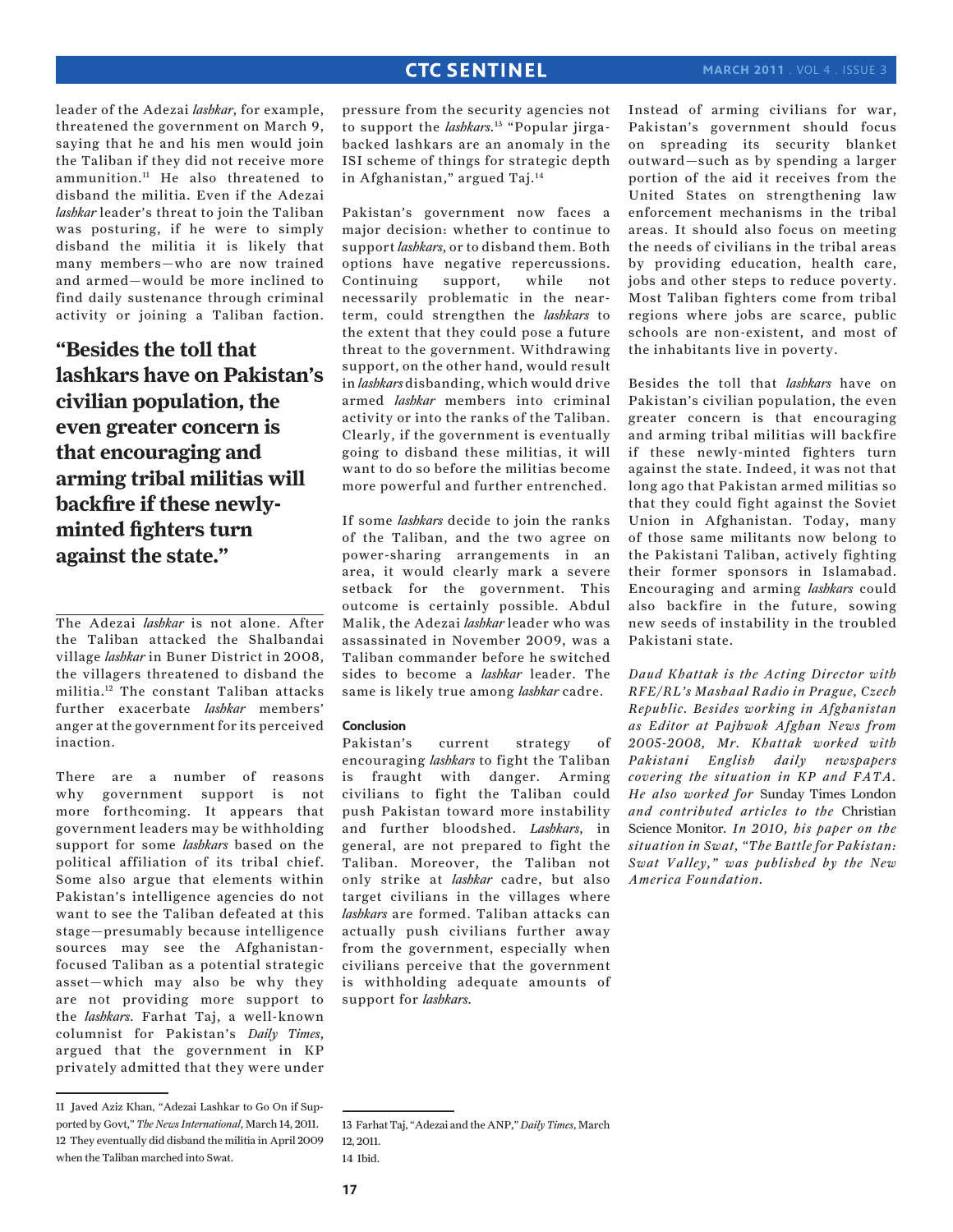# **The Factors Behind Rebellion in Iranian Kurdistan**

By Chris Zambelis

when viewing iran, the locus of international attention remains fixed on the quarrelsome condition of U.S.-Iran relations and the tensions surrounding its nuclear program. The domestic political landscape in Iran, specifically the numerous ethnic and sectarian minorities in the country, is also beginning to draw more attention. Through collective displays of peaceful activism to organized campaigns of violence, a number of movements purporting to stand for the interests of ethnic and sectarian minority communities who see themselves as victims of state-directed oppression are increasingly capturing the spotlight. The September 22, 2010 bombing that occurred during the annual festivities surrounding "Sacred Defense Week" in the predominately ethnic Kurdish city of Mahabad appears to illustrate this pattern of dissent.1 The attack in Mahabad killed 12 bystanders and injured dozens more.<sup>2</sup> Seemingly targeting a procession of soldiers, the victims of the attack were primarily children and women, including two wives of Iranian military commanders. <sup>3</sup>

No individual or group claimed responsibility for the bombing, although Iran quickly named a number of potential culprits, including what Iranian authorities described as "counter-revolutionaries" such as armed Kurdish nationalist militants associated with Partiya Jiyana Azadi Kurdistan (Party for a Free Life in Kurdistan, PJAK).4 Mahabad and

surrounding regions in northwestern Iran have been the scenes of frequent clashes between PJAK guerrillas and Iranian security forces during the last few years.<sup>5</sup> In spite of the questions surrounding the perpetrators of the attack in Mahabad—PJAK continues to deny any role in the bombing—the trajectory of violence in northwestern Iran between Kurdish militants led by PJAK and state security forces points to a deeper current in Iranian society characterized by growing unrest among Iran's restive ethnic Kurdish minority.6

This article explores the circumstances behind the rise of PJAK in the context of Kurdish identity and nationalism in Iran, the range of tactics and operations employed by PJAK, and weighs the impact of Middle East geopolitics on Kurdish militancy in Iran.

## **The Regional Landscape**

Except for the Kurds residing in the Kurdish Regional Government (KRG), a federal division of Iraq that exists as a quasi-independent state, upwards of 30 million Kurds live as embattled ethnic minorities who endure varying degrees of political, ethnic, linguistic, and cultural discrimination in a geographic space that encompasses large swaths of Turkey, Iraq, Iran, and Syria territories Kurdish nationalists refer to collectively as "Greater Kurdistan."7 Countries that host Kurdish minorities tend to deem demands for greater rights and representation for Kurds and subsequent manifestations of Kurdish nationalism, ranging from separatist

7 Accurate figures for Kurdish populations in the Middle East are difficult to discern, as estimates are often politicized. Kurds, for instance, are widely believed to inflate their actual numbers in an effort to exaggerate their significance; regional governments, on the other hand, are known to deliberately undercount the number of Kurds living within their borders to diminish their perceived influence. See Michael M. Gunter, *The Kurds Ascending: The Evolving Solution to the Kurdish Problem in Iraq and Turkey* (New York: Palgrave Macmillan, 2007), p. 2.

aspirations to calls for autonomy, as threats to their respective territorial integrities.

PJAK itself is an offshoot of the Kurdistan Workers' Party (PKK), originally based in neighboring Turkey but, more recently, Iraq.8 Driven by an ideology of Kurdish nationalism imbued with secular and socialist principles that has fluctuated between demands for an independent Kurdistan to securing considerable autonomy for Kurds in Turkey, the PKK has waged a campaign of violence and terrorism against the Turkish state that has claimed more than 40,000 lives since 1984.9

Heavy losses incurred at the hands of Turkish forces coupled with the arrest of Abdullah Ocalan, the group's founder and leader, in February 1999 drove the remaining PKK factions numbering in the low thousands (from a previous peak of between 15,000-20,000 fighters) to take refuge in northern Iraq with the tacit support of elements of the KRG and local sympathizers.10 The PKK rooted itself in Iraq's Qandil Mountain range, located in northeastern Iraq and stretching into Iran. The rugged terrain remains a PKK stronghold. Having abandoned a number of unilateral ceasefires with Ankara over the years, the PKK regrouped and returned to armed struggle following the U.S. invasion of Iraq.11 The PKK's presence in the Qandil Mountains also paved the way for PJAK's rise. The federalization of Iraq, which elevated the political status of Iraqi Kurds, emboldened the cause of Kurdish nationalism in the region,

<sup>1</sup> Mahabad is located 40 miles east of the Iraqi border in Iran's northwestern province of West Azerbaijan.

<sup>2 &</sup>quot;Iran Terror Attack Kills 12, Injures 80," Press TV [Tehran], September 22, 2010.

<sup>3</sup> Borzou Daragahi, "Bombing at Parade in Iran Kills 12, Including a Child," *Los Angeles Times*, September 23, 2010.

<sup>4</sup> In addition to implicating Kurdish militants in the attack at Mahabad, Iran has also fingered hostile foreign intelligence services in the operation. See "Iran Arrests 2 Over Mahabad Attack," Press TV, September 22, 2010. Also see Tom A. Peter, "Iran Blames 'Terrorist Attack' On Kurdish Separatists," *Christian Science Monitor*, September 22, 2010.

<sup>5</sup> The armed wing of PJAK is known as the East Kurdistan Defense Forces.

<sup>6</sup> In a statement by Kardo Bokani, an activist associated with PJAK, published on the group's official website (www.pjak.org), PJAK denies any role in the September 22, 2010 bombing in Mahabad. Instead, PJAK accuses Iran of masterminding the attack in an effort to use it to tarnish the reputation of PJAK and Kurdish causes in Iran. See Kardo Bokani, "Iran is Behind the Explosion in Mahabad," PJAK.org, September 27, 2010.

<sup>8</sup> Statements made by PJAK members confirm the group's operational links to the PKK; however, there appears to be a dispute as to whether PJAK operates as a section of the PKK or as an independent movement that seeks inspiration from the PKK. See Derek Henry Flood, "The 'Other' Kurdistan Seethes with Rage," *Asia Times Online*, October 16, 2009.

<sup>9 &</sup>quot;Turkish Troops Killed in PKK Attack," al-Jazira, June 19, 2010. While the PKK resorted to armed resistance in 1984, the group emerged on the scene in the late 1970s.

<sup>10</sup> Current estimates of PKK strength vary from as low as 2,000 core members to as high as 8,000 fighters. Also see Thomas Seibert, "PKK Attacks Turkish Position from Iraq," *The National*, October 4, 2008; Yahya Ahmed, "Iraq Kurds Back PKK Despite Hardships," Institute for War and Peace Reporting, April 28, 2008.

<sup>11</sup> Francesco Milan, "Turkey Battles Resurgent PKK," International Relations and Security Network, February 2, 2011.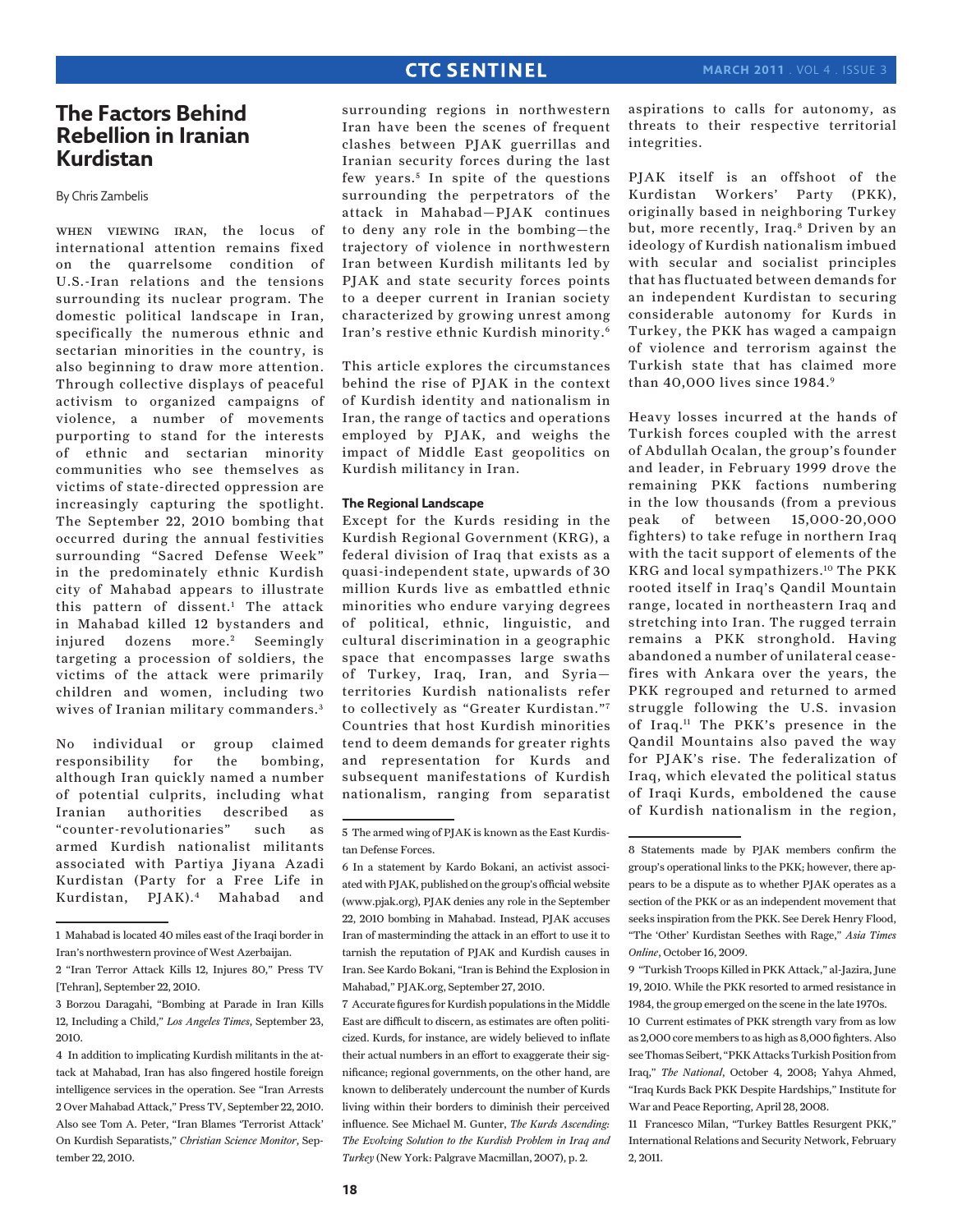serving to inspire Kurds in Iran to take up arms against Tehran sometime in 2005 to achieve self-rule.12

Home to most of its estimated 3,000 fighters, the Qandil Mountains serve as PJAK's operational hub for launching attacks against Iran.13 The strategic significance of the Qandil Mountains to PJAK's capacity to operate cannot be underestimated. Threatened by the prospect of a resurgent Kurdish nationalism, both Turkey and Iran have targeted the region through airstrikes and heavy artillery, and deployed special operations forces to root out Kurdish insurgents representing both the PKK and PJAK.14

## **Iranian Kurdistan**

Numbering between five and eleven million, Iran's Kurdish community represents a significant ethnic minority among Iran's approximately 72 million people.15 Most Kurds in Iran reside in the country's northwestern provinces of Kermanshah, Ilam, Kurdistan, and West Azerbaijan.16 For Kurdish nationalists, the geographic space occupied by Iranian Kurds represents "Eastern Kurdistan," in essence the eastern frontier of "Greater Kurdistan."17 The territories comprising Iranian Kurdistan hold a special place in the hearts of Kurdish nationalists.18 Emerging on January 22, 1946, the short-lived Kurdish Republic of Mahabad, a self-styled Kurdish ministate supported by the Soviet Union during its occupation of northern Iran

18 In spite of the existence of a Kurdistan Province, predominantly Kurdish regions of Iran are often referred to collectively as Iranian Kurdistan.

in World War II, represented the first Kurdish independent state until it was brought back under Tehran's fold less than a year later.<sup>19</sup> Iranian Kurds suffered under the regime of Reza Shah Pahlavi, who went to great lengths to suppress expressions of Kurdish identity and aspirations for achieving autonomy in Iran. As a result, Iranian Kurds of all faiths tended to support the Iranian revolution that ousted the Shah in 1979. The fledgling Islamist regime, however, adopted a similarly harsh plan for suppressing the aspirations of Iranian Kurds, prompting a mass armed uprising that was eventually crushed.<sup>20</sup>

The territories comprising Iranian Kurdistan are among Iran's poorest and least developed.<sup>21</sup> Iranian Kurds are the frequent victims of human rights abuses. Accused of engaging in terrorist activities, Kurdish activists, including individuals with no ties to PJAK or other militants, are often detained and executed by the regime on terrorism and sedition charges.<sup>22</sup> As a result, many Kurds in Iran see themselves as victims of a genocidal campaign directed by the ethnic Persian-dominated Shi`a Islamist state. Having exhausted all attempts to achieve self-rule for their community in Iran through peaceful means, Iranian Kurds, in the eyes of PJAK, have been left with little choice but to take up arms. 23 PJAK's stated goals, however,

21 Only Iran's southeastern province of Sistan-Baluchistan, which is home to most of Iran's ethnic Baluch minority, suffers from greater poverty and underdevelopment. Incidentally, Sistan-Baluchistan is also in the throes of its own ethno-nationalist insurgency led by Jundallah (Soldiers of God), a group claiming to act on behalf of the Baluch, a predominantly Sunni population that sees itself, much like the Kurds, as victims of stateled repression. For more background on the Baluch insurgency in Iran, see Chris Zambelis, "Resistance and Insurgency in Iranian Baluchistan," *CTC Sentinel* 2:7 (2009).

22 For an assessment of the human rights situation in Iranian Kurdistan, see "Iran: Human Rights Abuses Against the Kurdish Minority," Amnesty International, 2008.

23 In addition to PJAK, the Kurdish Democratic Party of Iran (KDPI) and the Kurdish Communist Party of Iran (Komoleh), the two main Iranian Kurdish opposition do not include calls for the unification of the region's disparate Kurdish populations into a single country or the secession of Iran's Kurdish regions from the Islamic Republic of Iran. Instead, PJAK claims to be fighting for the rights of Kurds in the context of their predicament as victims of an oppressive

**"PJAK is waging an asymmetric campaign that combines guerrilla-style insurgency operations with terrorist attacks targeting Iranian security forces."**

order. For PJAK, the establishment of a federal Iran that would guarantee Kurds substantial autonomy—a goal similarly shared by other embattled ethnic and religious minority groups in Iran—would satisfy the demands of Iranian Kurds. Nevertheless, while officially advocating for an autonomous status for Kurds, PJAK is known to boast members keen on seeing the formation of a "Greater Kurdistan" down the road.<sup>24</sup>

Most Iranian Kurds are Sunni, yet sizeable numbers of Shi`a as well as some Christians are represented in the community. The conflict between PJAK and the state is not, however, a sectarian one. Kurds in Iran tend to share a sense of transnational identity with fellow Kurds in Turkey, Iraq, and Syria shaped by a historical memory of collective statelessness and persecution. Tribal- and clanbased kinship networks based on local allegiances have nevertheless left Kurds divided politically in Iran and elsewhere. At the same time, the historical persecution experienced by Kurds continues to bind disparate Kurdish populations in the region under a banner of resistance.

<sup>12</sup> Although PJAK's resort to arms is believed to have first occurred sometime in 2005, the group claims to have operated as a political movement as early as 1997. See James Brandon, "Iran's Kurdish Threat: PJAK," *Terrorism Monitor* 4:12 (2006).

<sup>13 &</sup>quot;Five PJAK Rebels, Two Revolutionary Guards Killed in Iran Clashes," Ekurd.net, August 26, 2010.

<sup>14</sup> Susan Fraser, "Turkey, Iran Launch Coordinated Attacks on Kurds," Associated Press, June 5, 2008.

<sup>15</sup> According to the Unrepresented Nations and Peoples Organization (UNPO), the Kurdish population in Iran is between 8-11 million. Some Kurdish sources estimate the number of Kurds in Iran to be as high as 12 million.

<sup>16</sup> The eastern province of Khorasan is also home to a small Kurdish community. Smaller Kurdish populations are present in other parts of Iran.

<sup>17</sup> PJAK and other Kurdish nationalists often refer to the lands dominated by ethnic Kurds in Iran as Eastern or East Kurdistan.

<sup>19</sup> Wadie Jwaideh, *The Kurdish Nationalist Movement: Its Origins and Development* (Syracuse: Syracuse University Press, 2006), pp. 243-267.

<sup>20</sup> Kamal Nazer Yasin, "Iranian Kurdistan: A Simmering Cauldron," International Relations and Security Network, November 12, 2007.

parties that have abandoned armed resistance against Tehran in favor of political activism and which operate openly in Iraq and beyond, also helped give rise to PJAK. See Reese Erlich, "Brad Pitt and the Girl Guerrillas," *Mother Jones*, March-April 2007. 24 Brandon.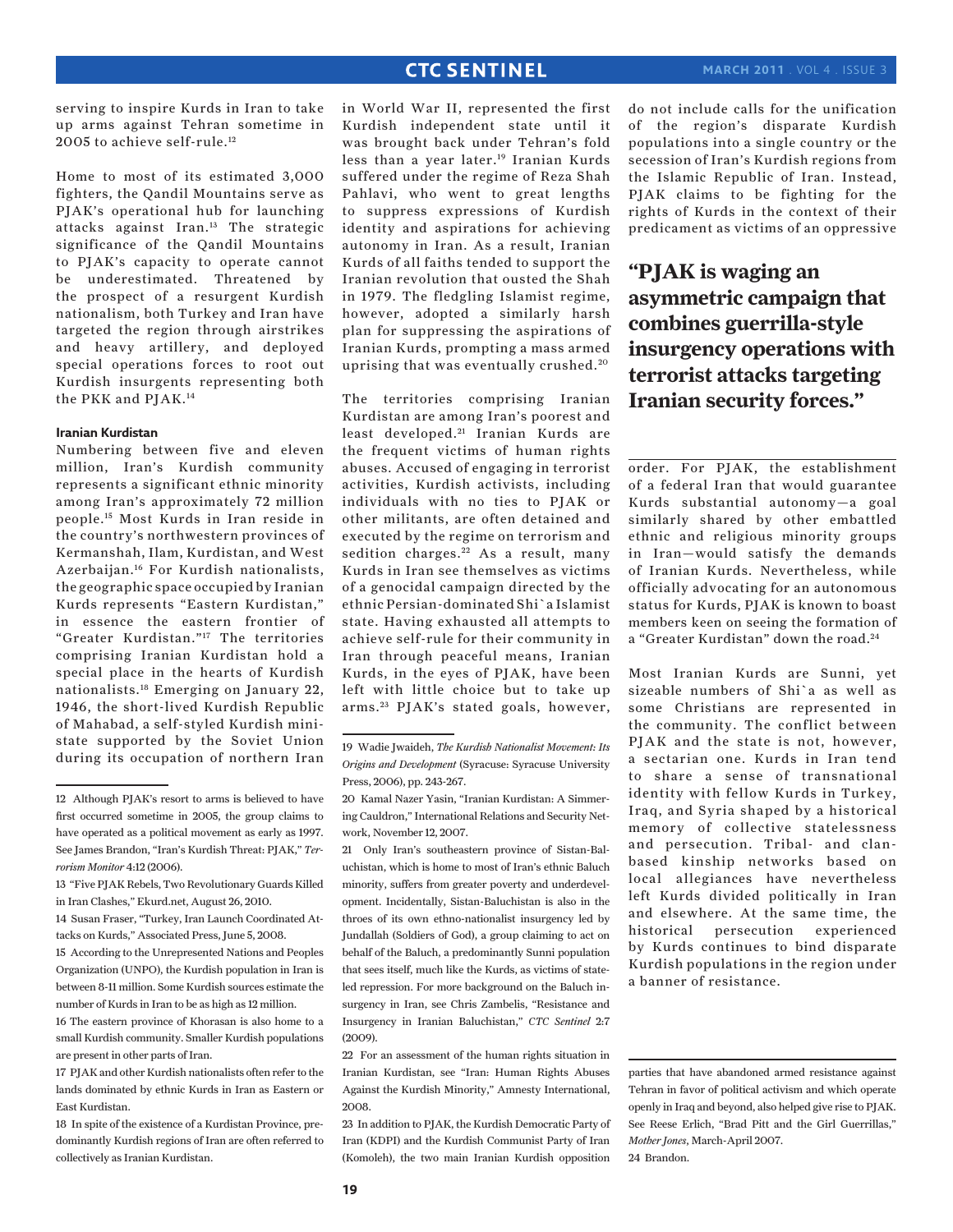#### **Tactics, Targets and Operations**

Like its PKK precursor, PJAK has assumed the role of armed guardian of Kurds in Iran. Relying on bases it shares with the PKK on the Iraqi side of the Qandil Mountain range, as well as positions and cells on Iranian soil, PJAK is waging an asymmetric campaign that combines guerrilla-style insurgency operations with terrorist attacks targeting Iranian security forces, especially Iranian police and members of the elite Iranian Revolutionary Guard Corps (IRGC).<sup>25</sup> PJAK's toolbox of tactics and operations features small unit ambushes, such as the August 12, 2010 attack against a convoy of IRGC officers traveling through the city of Urmia in West Azerbaijan Province that left three officers dead and one wounded.<sup>26</sup>

PJAK has also executed improvised explosive devices (IEDs) and rocketpropelled grenade (RPG) attacks against Iranian security forces. PJAK claimed responsibility for downing two Iranian military helicopters with RPGs in February and August 2007, killing more than 30 Iranian soldiers.<sup>27</sup> In addition to targeting security forces, PJAK also attacks representatives of the Islamic Republic's legal system, including judges and prosecutors, a pattern that represents a form of retaliation for the large number of arrests and executions of Kurdish political activists.<sup>28</sup> PJAK also frequently targets religious and political officials for assassination, including ethnic Kurds who are seen as collaborators of the regime. While PJAK is careful to avoid civilian casualties, civilian collaborators, such as paid informants or others assisting Tehran's efforts to root out the group—Kurdish or otherwise—are considered legitimate targets. Critical infrastructure, including energy pipelines, has also been targeted by PJAK in an attempt to disrupt the Iranian economy.<sup>29</sup>

PJAK's objectives are indirectly bolstered by an organized political network consisting of human rights and lobbying organizations, Iranian Kurdish political parties operating in exile, and independent supporters that advocate on behalf of Iranian Kurds in the diaspora, especially in Europe where the group counts on the sizeable

**"PJAK will continue to exploit hostilities between the United States and Iran as a window of opportunity to further its cause on the ground and within international public opinion."**

Kurdish diaspora for political, financial, and material support.<sup>30</sup> Organizations operating outside of Iran and united in their advocacy for the federalization of Iran along ethnic and regional lines helps to strengthen PJAK's cause.

PJAK also operates a sophisticated information campaign that includes a network of websites containing political material framed in human rights and democracy discourse in Kurdish, Farsi, English, and other languages. 31 PJAK uses online and other media venues to claim responsibility for its attacks as well as to publicize its positions on events impacting Kurds in Iran and the wider region. PJAK uses the internet to lionize fallen fighters and to demonstrate solidarity with the plight of Kurds elsewhere. To strengthen its own case regarding the disadvantaged position of the community it claims to represent, the struggles of other besieged minority groups in Iran also receive

31 More details can be found on PJAK's official website at www.pjak.org.

PJAK's attention on its website.<sup>32</sup> While devoted to the cause of Iranian Kurds, PJAK's membership is diverse; in addition to Iranian Kurds, the ranks of PJAK include ethnic Kurds from across the region, including the former Soviet Union. 33 Women also figure prominently in all aspects of PJAK's operations, including fighting on the front lines. Women are estimated to compose about half of PIAK's ranks.<sup>34</sup>

#### **A Foreign Hand?**

Rooted in local factors and regional currents, Kurdish militancy in Iran is an organic phenomenon. Nevertheless, in an attempt to refute PJAK's sway among Iranian Kurds, Tehran previously referred to the group as the PKK. To further discredit PJAK's claims about the position of Iranian Kurds in the Islamic Republic and the legitimacy of its goal of achieving Kurdish self-rule, Iran has accused the group of operating as a proxy of hostile foreign intelligence services, namely the intelligence services of the United States (PJAK leader Abdul Rahman Haji Ahmadi visited Washington in 2007 under unclear circumstances<sup>35</sup>) as well as those operated by Israel, Saudi Arabia, and the United Kingdom. 36 Iran believes

35 Richard A. Oppel Jr., "Kurdish Militants' Other Front: Iran," *New York Times*, October 22, 2007.

36 Yaakov Katz, "Dagan Urged Support for Iranian Minorities to Oust Iranian Regime," *Jerusalem Post*, November 29, 2010. The disclosure of classified U.S. diplomatic cables leaked by Wikileaks contain alleged statements made by Meir Dagan, the former director of Israel's Mossad intelligence agency, to U.S. officials in August 2007 calling for the support of Kurdish opposition groups, as well as Baluch, Azeri, and student opposition movements, against Tehran. Israel's relations with Kurds date back to the implementation of its "periphery strategy," a foreign policy that saw Israel aim to establish open and secret relations with non-Arab countries as well as ethnic and sectarian minorities in the region in an effort to outflank Arab countries around it. Israel is also known to maintain business ties to Kurds in Iraq. See Anat Tal-Shir, "Israelis Trained Kurds in Iraq," *Yedioth Ahronoth*, December 12, 2005. Incidentally, Tehran also implicated Israel in the September 22, 2010 attack in Mahabad. See "Iran Blames Mahabad Attack on Israel," Press TV, September 22, 2010. Also see Vision of the Islamic Republic of Iran Network 1 Television [Tehran], November 10, 2010.

<sup>25</sup> Guillaume Perrier, "Iraqi Kurdistan-based Kurdish PJAK Guerrillas Do Battle with Tehran," *Guardian*, August 31, 2010.

<sup>26 &</sup>quot;In PJAK Ambush, 3 Iranians Killed," Press TV, August 13, 2010.

<sup>27</sup> Damien McElroy, "Kurdish Guerillas Launch Clandestine War in Iran," *Telegraph*, September 10, 2007.

<sup>28 &</sup>quot;Three IRGC Troops Killed in NW Iran," Press TV, April 21, 2010.

<sup>29 &</sup>quot;Iran Accuses PKK of Thursday's Gas Pipeline Attack," *The Journal of Turkish Weekly*, October 2, 2006.

<sup>30</sup> Thomas Renard, "Kurdish Activism in Europe: Terrorism Versus Europeanization," *Terrorism Monitor* 6:13 (2008). PJAK commander Abdul Rahman Haji Ahmadi, along with other senior PJAK leaders, helped coordinate the group's activities from their base in Germany. See Stefan Buchen, John Goetz, and Sven Robel, "Germany Concerned About PJAK Activities," *Der Spiegel*, April 14, 2008; "PJAK Ringleader Arrested in Germany," Fars News Agency, March 7, 2010.

<sup>32</sup> For instance, PJAK broadcasts reports issued by pro-Baluch nationalist sources advocating on behalf of ethnic Baluch in Sistan-Baluchistan.

<sup>33</sup> Brandon.

<sup>34</sup> Erlich.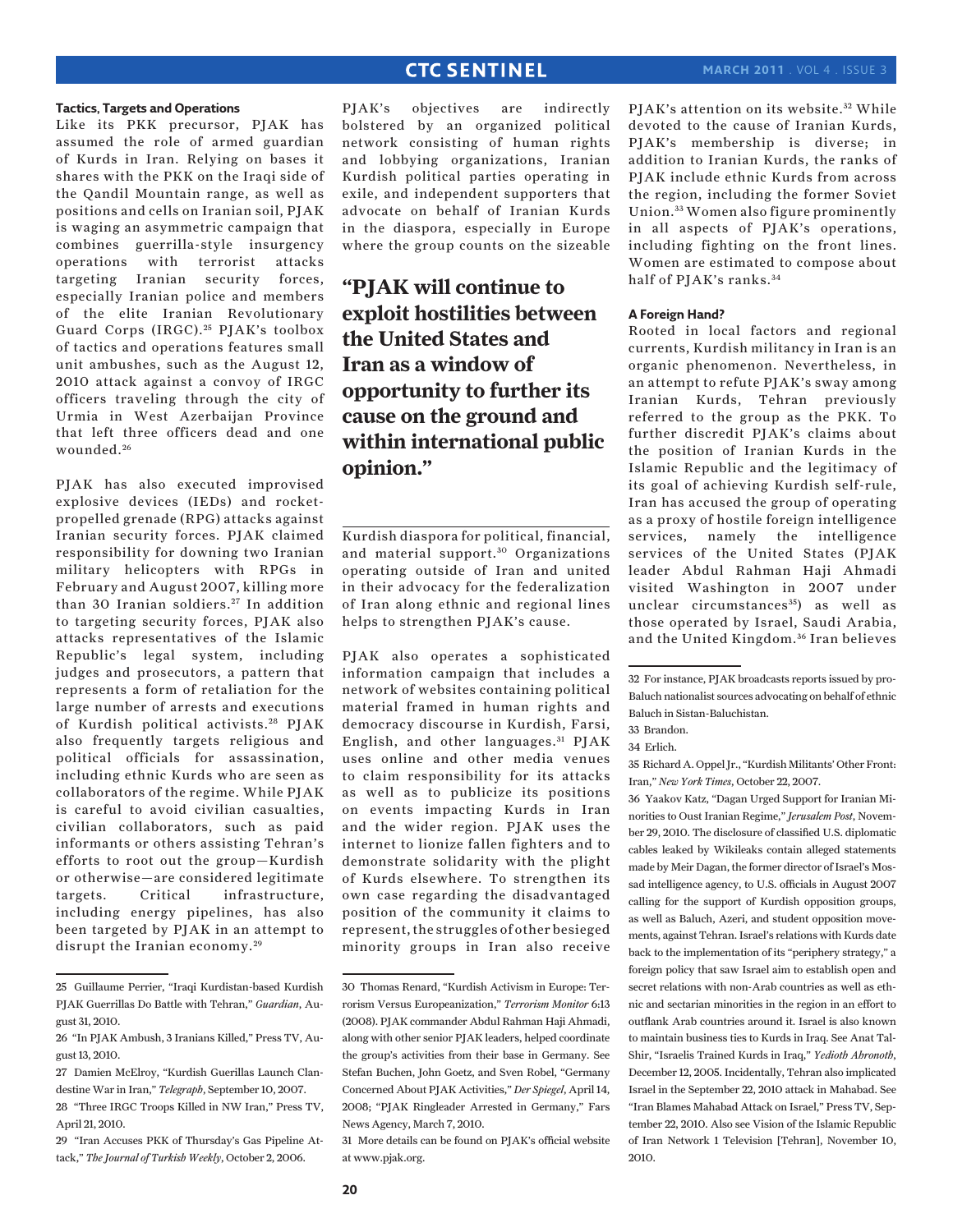## **march 2011** . Vol 4 . Issue 3

that the United States is directing a campaign in conjunction with its allies to instigate domestic social and political dissent and violent upheavals inside Iran. Any potential invasion of Iran by the United States or Israel over its nuclear program, in Iran's view, would be preceded by a campaign of violence led by the numerous ethno-sectarian insurgent and political opposition groups operating within Iran and abroad.

In light of Iran's claim of a U.S. role behind PJAK, the United States designated PJAK a terrorist organization on February 5, 2009.<sup>37</sup> The U.S. decision to blacklist PJAK, along with other militant groups targeting Iran in the past, was widely interpreted as a diplomatic gesture to Iran amid the backchannel talks between Washington and Tehran over the latter's nuclear program and other sensitive issues. <sup>38</sup>

Iran has also linked PJAK and Kurdish nationalists more broadly to violent Sunni Salafists, including al-Qa`ida and al-Qa`ida-aligned or inspired Kurdish groups, based in northern Iraq. For example, while accompanying Iranian President Mahmoud Ahmadinejad on his October 2010 trip to Lebanon, Iranian intelligence minister Heidar Moslehi implicated "Kurdish Salafi groups" in the September 2010 attack in Mahabad and other strikes in Iranian Kurdistan. 39 Tehran also blamed the September 2009 assassination of Mamousta Sheikholeslam, the Kurdistan Province's representative in Iran's Assembly of Experts, as well as a spate of similar assassination attempts targeting government and religious officials on al-Qa`ida elements based in northern Iraq. Al-Qa`ida factions originating in northern Iraq were also blamed for the attempt on the life of an Iranian judge and the September 2009 murder of a Sunni Kurdish cleric supportive of Tehran.40 In addition to eliciting confessions for the assassination by the alleged perpetrators, Iranian authorities also claimed to have uncovered a cache of weapons and explosives that included suicide vests destined to be used in future attacks against public officials in Iran directed by al-Qa`ida in northern Iraq.41 Furthermore, Iran also announced on December 30, 2010 that it had detained alleged members of al-Qa`ida in West Azerbaijan Province.42

The potential role of foreign state actors keen on destabilizing the Islamic Republic by sowing internal unrest, or involvement by Sunni extremist groups in militancy in Iranian Kurdistan, cannot be ruled out. At the same time, the available evidence indicates that the persistent grievances felt by Iranian Kurds are what fuel PJAK and other Kurdish opposition movements. In this context, if outside forces—both state actors hostile to the Islamic Republic and radical Sunni extremists—are involved, they are exacerbating an already tenuous situation on the ground.

## **Conclusion**

Violent rebellion in Iranian Kurdistan led by PJAK will continue to test the domestic stability of the Islamic Republic in its Kurdish regions. In light of the myriad challenges facing Iran in both the domestic and regional spheres, however, there are no indications to suggest that PJAK in and of itself can pose a serious threat to the overall durability of the regime. In this regard, the nature of the threat posed by PJAK to Tehran should be considered in the larger context of domestic tensions stemming from ethno-religious strife among Iran's numerous ethnic and religious minority communities and other centers of political opposition to the incumbent Islamist authorities. Geopolitical turbulence related to the delicate position of Kurds in neighboring countries, especially Iraq, as well as the troubled state of U.S.- Iran (and Israel-Iran) relations will also profoundly impact PJAK's reach. The empowerment of their kin in Iraq will continue to inspire PJAK to maintain pressure on Iran. Likewise, in spite of the U.S. decision to blacklist it as a terrorist organization, PJAK will continue to exploit hostilities between the United States and Iran as a window of opportunity to further its cause on the ground and within international public opinion.

In the near-term, Iran is likely to deal with Kurdish dissent through harsher repression, an approach that is sure to provoke more determined resistance. Ultimately, alleviating the entrenched grievances and mistrust Kurds feel toward the state will require a sustained commitment by Tehran to improve the lives of Iranian Kurds by implementing far-reaching social, political, and economic reforms in Iranian Kurdistan.

*Chris Zambelis is a researcher with Helios Global, Inc., a risk management group based in the Washington, D.C. area. He specializes in Middle East politics. The views expressed here are the author's alone and do not necessarily reflect the views of Helios Global, Inc.*

<sup>37 &</sup>quot;Treasury Designates Free Life Party of Kurdistan a Terrorist Organization," U.S. Department of the Treasury, February 4, 2009.

<sup>38</sup> In a similar move, the United States announced on November 3, 2010 that it designated Jundallah a terrorist organization. The People's Mujahidin of Iran (PMOI), more commonly known as the Mujahidin-e-Khalq (MEK)—another militant group Iran sees as acting at the behest of U.S. and hostile intelligence agencies—was designated as a terrorist organization by the United States in 1997.

<sup>39</sup> Kaveh Ghoreishi, "This Time, Salafi Kurds are Suspects," *Rooz Online*, October 18, 2010.

<sup>40 &</sup>quot;Attempt on Iranian Judge's Life," Press TV, September 16, 2009; "Pro-Ahmadinejad Cleric Killed in West Iran," Reuters, September 13, 2009.

<sup>41 &</sup>quot;Al-Qaeda Terrorists Confess to Recent Attacks in Iran," Fars News Agency, October 11, 2009.

<sup>42</sup> The most radical Sunni extremists, particularly violent Salafists, tend to view Shi`a Muslims—who they often refer to as *rafida* (rejectionists)—and, by extension, Iran, as heretical and apostate. See "Iran Arrests Seven Al Qaeda Members," Reuters, December 31, 2010. In a related point, Iran also accuses its regional rival Saudi Arabia of actively supporting Sunni extremists targeting the Islamic Republic. Iran's claim that Jundallah receives support from Saudi Arabia is a case in point. See Scott Peterson, "Iran, Still Haunted by Jundallah Attacks, Blames West," *Christian Science Monitor*, December 15, 2010.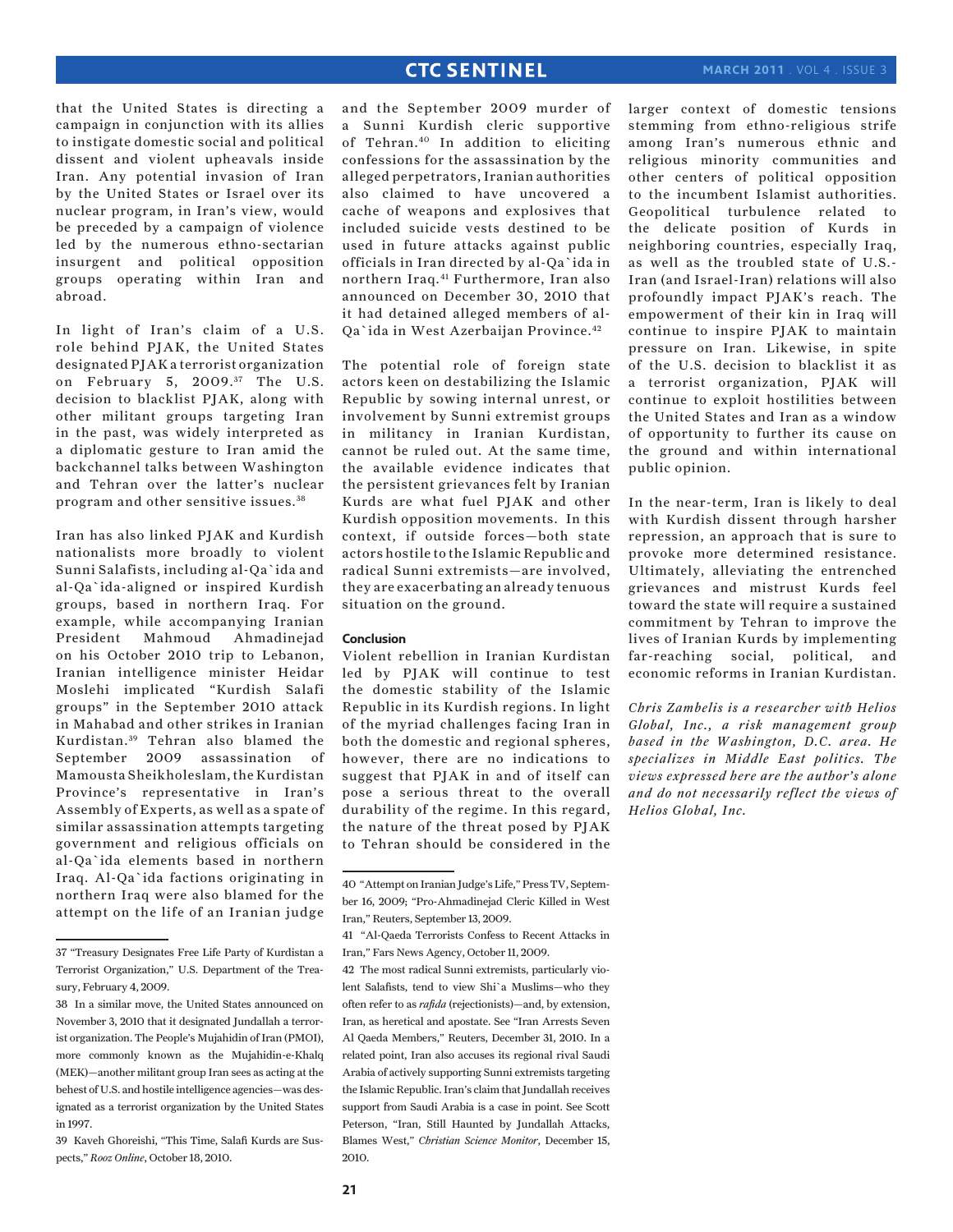## **march 2011** . Vol 4 . Issue 3

# **Recent Highlights in Terrorist Activity**

February 1, 2011 (UNITED STATES): The Federal Bureau of Investigation announced that it recently warned Wall Street that al-Qa`ida may be plotting an attack against financial institutions. The threat information, however, was "not imminent and not specific." – *UPI, February 1; Bloomberg, February 2*

February 1, 2011 (IRAQ): Gunmen armed with silencers killed an Iraqi National Intelligence official in his car near Taji, Salah al-Din Province. *– Reuters, February 2*

February 2, 2011 (PAKISTAN): A timed explosive device ripped through a crowded market in Peshawar, killing at least nine people. The target may have been a nearby police station, but the bomb was instead left in a busy commercial area. – *BBC, February 2*

February 2, 2011 (ALGERIA): An Italian woman was reportedly kidnapped in Algeria by militants belonging to al-Qa`ida in the Islamic Maghreb. – *Voice of America, February 18*

February 2, 2011 (MAURITANIA): A vehicle carrying al-Qa`ida militants exploded during a gunfight with Mauritanian soldiers, leaving at least three militants dead. – *Reuters, February 2*

February 3, 2011 (IRAQ): A suicide bomber detonated explosives amid a crowd of security personnel and civilians in Ramadi, Anbar Province, killing nine people. – *CNN, February 3*

February 4, 2011 (RUSSIA): Terrorist leader Doku Umarov released a video statement threatening that 2011 will be "a year of blood and tears" for Russia. Umarov, Russia's leading Islamist rebel, said that attacks against Russia would stop only if Moscow withdrew from the North Caucasus region. – *AFP, February 5*

February 5, 2011 (MAURITANIA): A suspected al-Qa`ida in the Islamic Maghreb militant blew himself up in southern Mauritania after being chased by security forces. A second suspect was captured. – *Reuters, February 5*

February 7, 2011 (AFGHANISTAN): A suicide bomber detonated explosives at the customs compound in Kandahar, killing two people. A U.S. soldier was among the dead. – *New York Times, February 7*

February 7, 2011 (AFGHANISTAN): The acting district governor of Khost Province, Sayed Mohammed Hamidi, was assassinated by four Taliban gunmen on motorcycles. *– New York Times, February 7*

February 8, 2011 (PAKISTAN): A bomb destroyed four NATO supply tankers on the outskirts of Peshawar. – *AFP, February 8*

February 10, 2011 (AFGHANISTAN): Afghan officials announced that a cell of suicide bombers active in Kabul was directed for three years by an imprisoned Taliban commander. The commander, Talib Jan, managed to run the cell from Kabul's main prison, Pul-e-Charkhi. – *New York Times, February 10*

February 10, 2011 (AFGHANISTAN): A suicide bomber killed the district governor for Chardara in Kunduz Province. Six other people were also killed in the blast. – *Los Angeles Times, February 11*

February 10, 2011 (IRAQ): A suicide bomber drove a vehicle into a tent for Shi`a pilgrims in Dujail, Salah al-Din Province, killing eight people. – *CNN, February 10*

February 10, 2011 (PAKISTAN): A boy in a school uniform detonated a suicide bomb at a Pakistani army recruitment center in Mardan in Khyber Pakhtunkhwa Province, killing 31 cadets. According to Reuters, a Pakistani "intelligence official said he [the bomber] was 12 years-old but government officials later said he was around 19 or 20 years old." – *Reuters, February 10*

February 11, 2011 (EGYPT): President Hosni Mubarak resigned as leader of Egypt and transferred authority to the Egyptian military. – *Voice of America, February 12* 

February 12, 2011 (AFGHANISTAN): Taliban fighters used car bombs and rocket-propelled grenades to attack the police headquarters in Kandahar. During the assault, at least 17 Afghan security personnel were killed, as well as two civilians. – *New York Times, February 12*

February 12, 2011 (IRAQ): A suicide bomber detonated explosives on a bus carrying Shi`a pilgrims, killing at least 50 people. The incident occurred between Baghdad and Samarra. *– CNN, February 13*

February 12, 2011 (PAKISTAN): A suicide bomber detonated explosives near a bus station in the town of Bhat Khela in Khyber Pakhtunkhwa Province. Three Pakistani soldiers were wounded. – *AP, February 12*

February 13, 2011 (YEMEN): Yemeni-American cleric Anwar al-`Awlaqi released a new audio statement criticizing the Yemeni government for cooperating with the United States in airstrikes targeting militants in Yemen. – *CBS News, February 13*

February 14, 2011 (AFGHANISTAN): U.S. military commander Richard Mills told reporters that "the heart of the insurgency" in Helmand Province has "been beaten." According to *USA Today*, "Mills said coalition forces have succeeded in disrupting the Taliban's ability to control and resupply its insurgents in Helmand province, and that militants have had to take refuge away from populated areas." – *USA Today, February 15*

February 14, 2011 (AFGHANISTAN): A suicide bomber targeted the Westernstyle City Center shopping mall in Kabul, killing at least two security guards. – *Wall Street Journal, February 14*

February 14, 2011 (RUSSIA): A suicide bomber killed one Interior Ministry soldier outside a police station in Dagestan Province. Shortly after the attack, a suicide bomber in a vehicle detonated explosives after being stopped for inspection by security guards not far from the scene of the first explosion. One police officer was killed in the second bombing. – *Reuters, February 14; RIA Novosti, February 15*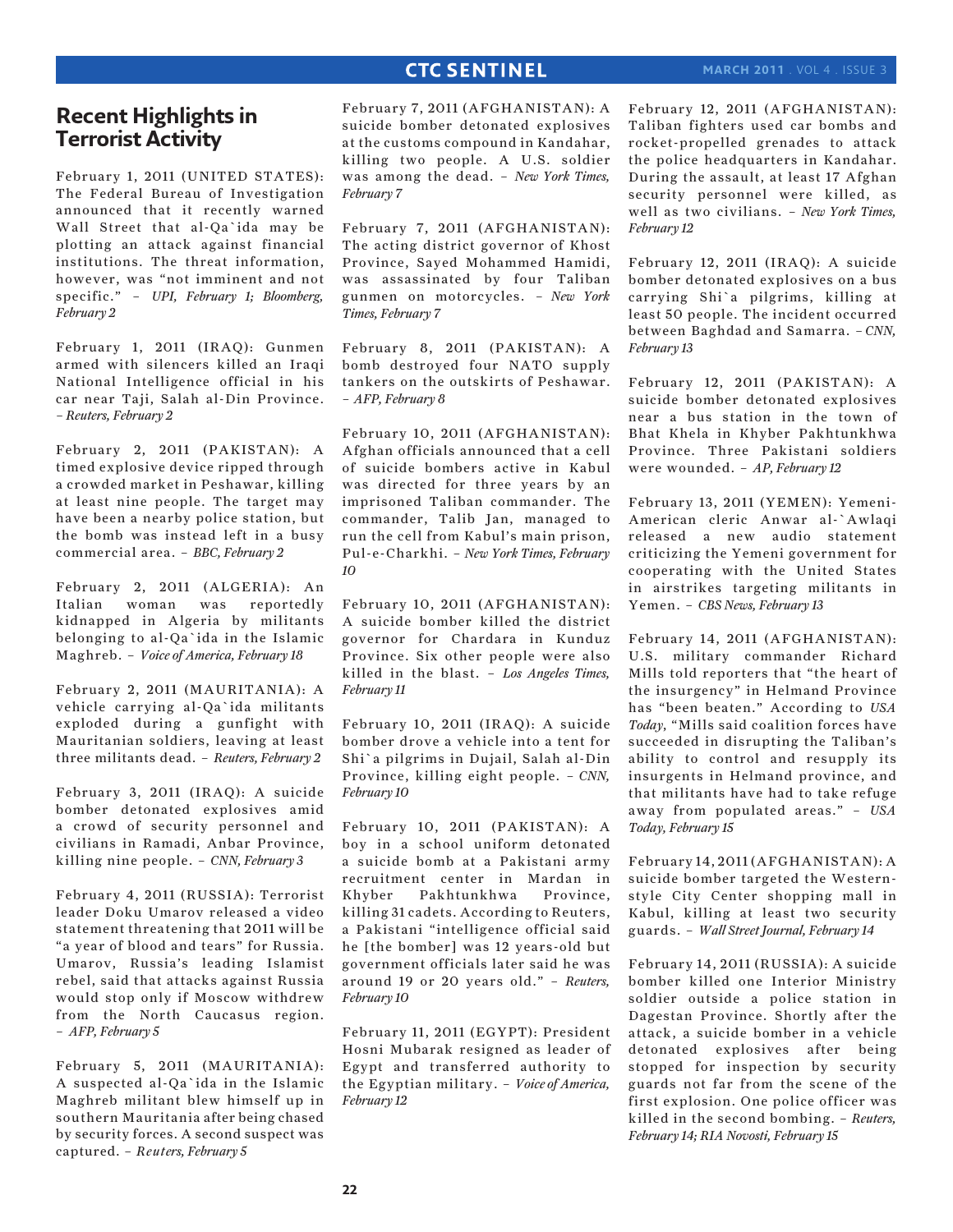February 15, 2011 (UNITED STATES): Guantanamo Bay inmate Noor Uthman Mohammed pleaded guilty to providing "material support to terrorism" before a U.S. military tribunal. Mohammed, a Sudanese national, was reportedly the deputy commander of al-Qa`ida's Khaldan training camp in Afghanistan. *– AFP, February 15*

February 16, 2011 (UNITED STATES): CIA Director Leon Panetta told Congress that if Usama bin Ladin or Ayman al-Zawahiri were captured, they would probably be moved to the detention facility at Guantanamo Bay. *– Washington Post, February 17*

February 18, 2011 (GLOBAL): A new audio statement from al-Qa`ida second-in-command Ayman al-Zawahiri appeared on Islamist web forums. In the statement, which was recorded before the fall of Egyptian President Hosni Mubarak on February 11, al-Zawahiri called for Mubarak's ouster and tells Egyptians to establish an Islamic state. "Secularism entered our countries through military occupation, oppression and massacres," he said. "Western secularism is animus to Islam and supportive to Zionism." – *Bloomberg, February 20; New York Times, February 18*

February 18, 2011 (AFGHANISTAN): A suicide bomber in a vehicle detonated explosives near a police checkpoint in a crowded shopping area in Khost Province, killing one police officer and 10 civilians. – *New York Times, February 18*

February 18, 2011 (AFGHANISTAN): A gunman dressed in an Afghan National Army uniform opened fire on German soldiers at an outpost in Pul-i-Kumri, Baghlan Province. Three German soldiers were killed. – *New York Times, February 18*

February 19, 2011 (AFGHANISTAN): Multiple Taliban suicide bombers stormed into a branch of Kabul Bank in Jalalabad and detonated their explosives, killing at least 40 people. At the time of the attack, policemen were in the bank collecting salaries. Among the dead was Alishah Paktyamwal, the police chief of Nangarhar Province. – *AFP, February 19; Voice of America, February 20*

February 21, 2011 (AFGHANISTAN): A suicide bomber killed at least 28 people at a government office in Kunduz Province. *– AP, February 21*

February 21, 2011 (IRAQ): A suicide bomber in an explosives-laden vehicle attacked a police station in Samarra, Salah al-Din Province, killing at least 12 police officers. – *AP, February 22*

February 21, 2011 (SOMALIA): Suicide bombers in an explosivesladen truck attacked a police station in Mogadishu, killing an estimated 18 people. At least 14 policemen were among the dead. – *Bloomberg, February 21; New York Times, February 21*

February 24, 2011 (UNITED STATES): Zachary Adam Chesser, who was convicted of encouraging terrorist attacks against the writers of the television show *South Park*, was sentenced to 25 years in prison. He also tried to travel to Somalia to join the terrorist group al-Shabab. – *BBC, February 24*

February 24, 2011 (UNITED STATES): According to newly unsealed federal documents, the U.S. government is charging Khalid Ali-M Aldawsari with trying to acquire bombmaking materials and plotting to attack targets such as the Dallas home of former President George W. Bush. Aldawsari, a 20-year-old Saudi Arabian student in Texas, is charged with attempted use of a weapon of mass destruction. According to *USA Today*, "A North Carolina chemical company alerted federal agents about Aldawsari on Feb. 1, after he attempted an online purchase of 10 bottles of the toxic chemical phenol. The chemical can be used to make the explosive trinitrophenol, also known as TNP, court documents say." – *USA Today, February 24*

February 24, 2011 (AFGHANISTAN): A suicide bomber detonated explosives in Spin Boldak, Kandahar Province, killing an Afghan intelligence official. Authorities believe that the intelligence official, who approached the bomber, managed to prevent a more deadly strike. – *Los Angeles Times, February 25*

February 24, 2011 (IRAQ): A suicide bomber killed at least 12 people in Ramadi, Anbar Province. Authorities believe that the bomber tried to assassinate the deputy head of the provincial council in Anbar, but the official was not hurt. – *AP, February 24; CNN, February 24*

February 24, 2011 (IRAQ): The Iraqi government said it killed the Islamic State of Iraq's military leader, Al-Nasser Lideen Allah Abu Suleiman, in the town of Hit, Anbar Province. Suleiman replaced Egyptian Abu Ayyub al-Masri after he was killed in a joint Iraqi-U.S. raid in April 2010. – *BBC, February 25; AP, February 25*

February 24, 2011 (PAKISTAN): A U.S. aerial drone killed at least four militants in North Waziristan Agency of the Federally Administered Tribal Areas. – *Voice of America, February 24*

February 26, 2011 (AFGHANISTAN): A suicide bomber detonated explosives amid a crowd of people in Faryab Province, killing at least three civilians. According to the *New York Times*, "The crowd had gathered for a game of *buzkashi*, which involves men on horseback trying to grab a dead goat from each other." – *New York Times, February 26*

February 26, 2011 (AFGHANISTAN): A roadside bomb killed nine civilians, including women and children, in Khost Province. – *AFP, February 25*

February 27, 2011 (AFGHANISTAN): Two bombs exploded at a dog fight in Kandahar, killing at least 14 people. The attack occurred in Arghandab district. – *BBC, February 28*

February 27, 2011 (AFGHANISTAN): The Afghan Taliban announced that they recently captured Canadian national Colin Rutherford, claiming that he is a spy. The Canadian government, however, identified Rutherford as a tourist. – *National Post, March 1; Reuters, February 28*